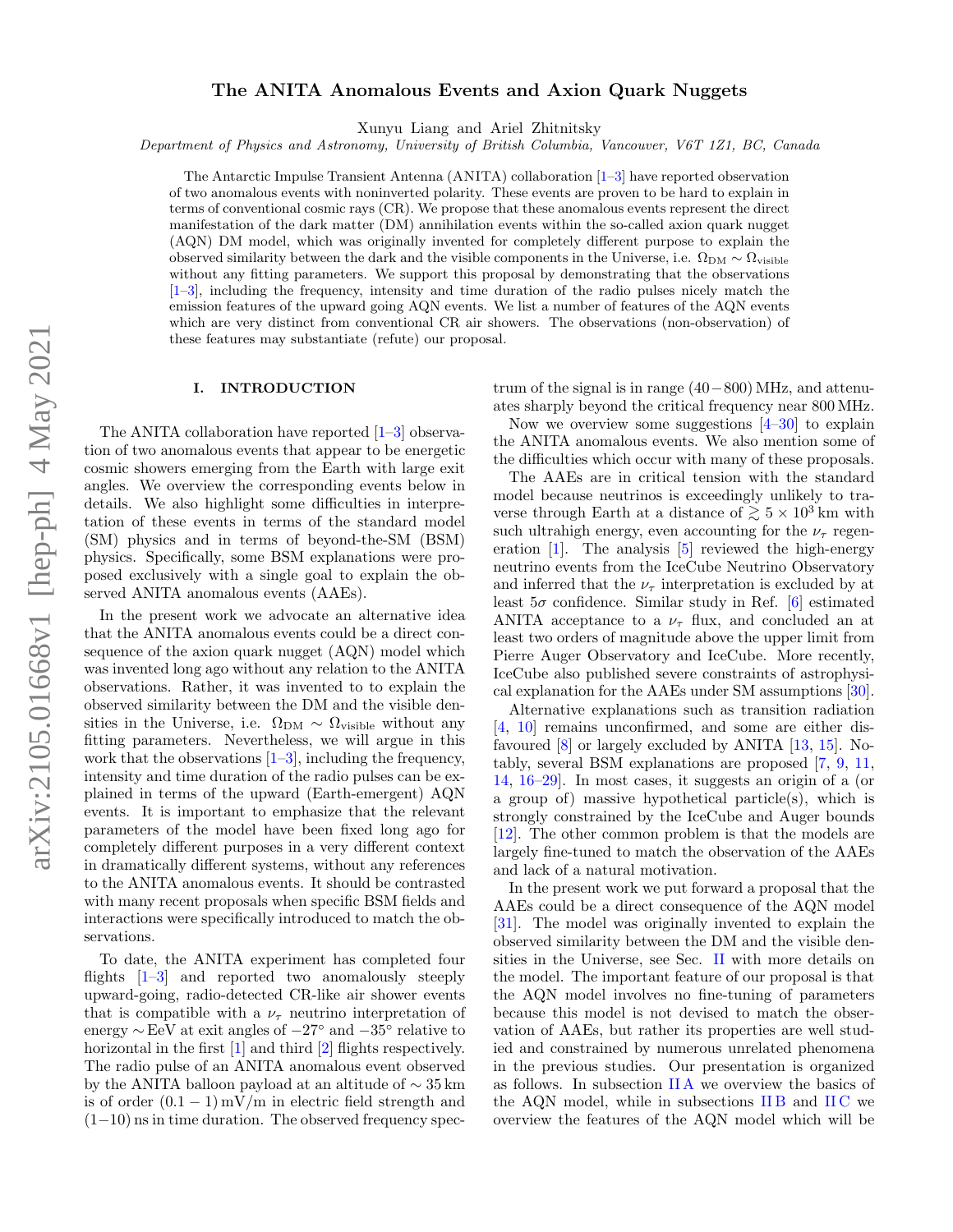relevant for the present work. We formulate our proposal on identification of AAE with AQN upward-going events in Sec. [III,](#page-4-0) while in Sec. [IV](#page-5-0) we estimate the corresponding event rate and in Sec [V](#page-6-0) we carry out explicit computations of the spectral properties of the radio pulse and estimate the intensity, which support our interpretation of the AAEs as Earth-emergent AQN events. We conclude with Sec. [VI](#page-9-0) where we explicitly formulate some dramatic differences between AQN events and conventional CR events. We also suggest possible tests which may support or refute our proposal.

# <span id="page-1-0"></span>II. THE AQN DM MODEL

We start with few historical remarks and motivation of the AQN model in subsection [II A,](#page-1-1) while in subsection [II B](#page-2-0) we overview recent observations (such as puzzling bursts observed by the Telescope Array experiment) of some mysterious events which could be explained by the AQN events hitting the Earth. Finally, in section  $\rm{HC}$  we overview some specific features of the AQNs traversing the Earth (such as internal temperature, level of ionization, etc). These characteristics will be important for the present study interpreting the ANITA anomalous events as the Earth-emergent AQN events.

#### <span id="page-1-1"></span>A. The basics

The AQN DM model [\[31\]](#page-13-13) was invented long ago with a single motivation to naturally explain the observed similarity between the DM and the visible densities in the Universe, i.e.  $\Omega_{DM} \sim \Omega_{visible}$  without any fitting parameters. The AQN construction in many respects is similar to the Witten's quark nuggets, see  $[32-34]$  $[32-34]$ , and review [\[35\]](#page-13-16). This type of DM is "cosmologically dark" not because of the weakness of the AQN interactions, but due to their small cross-section-to-mass ratio, which scales down many observable consequences of an otherwise stronglyinteracting DM candidate.

There are two additional elements in the AQN model compared to the original models [\[32–](#page-13-14)[35\]](#page-13-16). First new element is the presence of the axion domain walls which are copiously produced during the QCD transition<sup>[1](#page-1-2)</sup>. This domain wall plays a dual role: first it serves as an additional stabilization factor for the nuggets, which helps to alleviate a number of problems with the original nugget

construction [\[32](#page-13-14)[–35\]](#page-13-16). Secondly, the same axion field  $\theta(x)$ generates the strong and coherent  $\mathcal{CP}$  violation in the entire visible Universe.

This is because the  $\theta(x)$  axion field before the QCD epoch could be thought as classical  $\mathcal{CP}$  violating field correlated on the scale of the entire Universe. The axion field starts to oscillate at the QCD transition by emitting the propagating axions. However, these oscillations remain coherent on the scale of the entire Universe. Therefore, the  $\mathcal{CP}$  violating phase remains coherent on the same enormous scale.

Another feature of the AQN model which plays absolutely crucial role for the present work is that nuggets can be made of matter as well as antimatter during the QCD transition. Precisely the coherence of the  $\mathcal{CP}$  violating field on large scale mentioned above provides a preferential production of one species of nuggets made of antimatter over another species made of matter. The preference is determined by the initial sign of the  $\theta$  field when the formation of the AQN starts. The direct consequence of this feature along with coherent  $\mathcal{CP}$  violation in entire Universe is that the DM density,  $\Omega_{DM}$ , and the visible density,  $\Omega_{\text{visible}}$ , will automatically assume the same order of magnitude densities  $\Omega_{DM} \sim \Omega_{\text{visible}}$  without any fine tuning. We refer to the original papers [\[52–](#page-13-21)[55\]](#page-13-22) devoted to the specific questions related to the nugget's formation, generation of the baryon asymmetry, and survival pattern of the nuggets during the evolution in early Universe with its unfriendly environment.

One should emphasize that AQNs are absolutely stable configurations on cosmological scales. Furthermore, the antimatter which is hidden in form of the very dense nuggets is unavailable for annihilation unless the AQNs hit the stars or the planets.

However, when the AQNs hit the stars or the planets it may lead to observable phenomena. In particular, the injection of the energy due to the AQNs hitting the Sun may explain<sup>[2](#page-1-3)</sup> the "Solar Corona heating problem" as advocated in [\[58–](#page-13-23)[60\]](#page-13-24). There are also very rare events of annihilation in the center of the galaxy, which, in fact, may explain some observed galactic excess emissions in different frequency bands, including famous 511 keV line.

The strongest direct detection  $\text{limit}^3$  $\text{limit}^3$  is set by the Ice-

<span id="page-1-2"></span> $<sup>1</sup>$  The axion field had been introduced into the theory to resolve</sup> the so-called the strong  $\mathcal{CP}$  problem which is related to the fundamental initial parameter  $\theta_0 \neq 0$ . This source of  $\mathcal{CP}$  violation is no longer available at the present time as a result of the axion's dynamics in early Universe. One should mention that the axion remains the most compelling resolution of the strong  $\mathcal{CP}$  problem, see original papers on the axion [\[36–](#page-13-17)[42\]](#page-13-18), and recent reviews  $[43-51]$  $[43-51]$ .

<span id="page-1-3"></span><sup>&</sup>lt;sup>2</sup> In fact, to resolve this problem Parker conjectured long ago [\[56\]](#page-13-25) that "nanoflares" are identified with the annihilation events in the AQN framework. The luminosity of the Extreme UV (EUV) radiation from corona due to these annihilation events is unambiguously determined by the DM density. It is very nontrivial consistency check that the computed luminosity from the corona nicely matches with observed EUV radiation. The same events of annihilation are also manifested themselves as the radio impulsive events in quiet solar corona as recently recorded by Murchison Widefield Array Observatory [\[57\]](#page-13-26), which also represents a very nontrivial consistency check of the proposal [\[58,](#page-13-23) [59\]](#page-13-27) on the "Solar Corona Mystery" resolution and accompanying radio impulsive events in quiet solar corona [\[60\]](#page-13-24).

<span id="page-1-4"></span><sup>3</sup> Non-detection of etching tracks in ancient mica gives another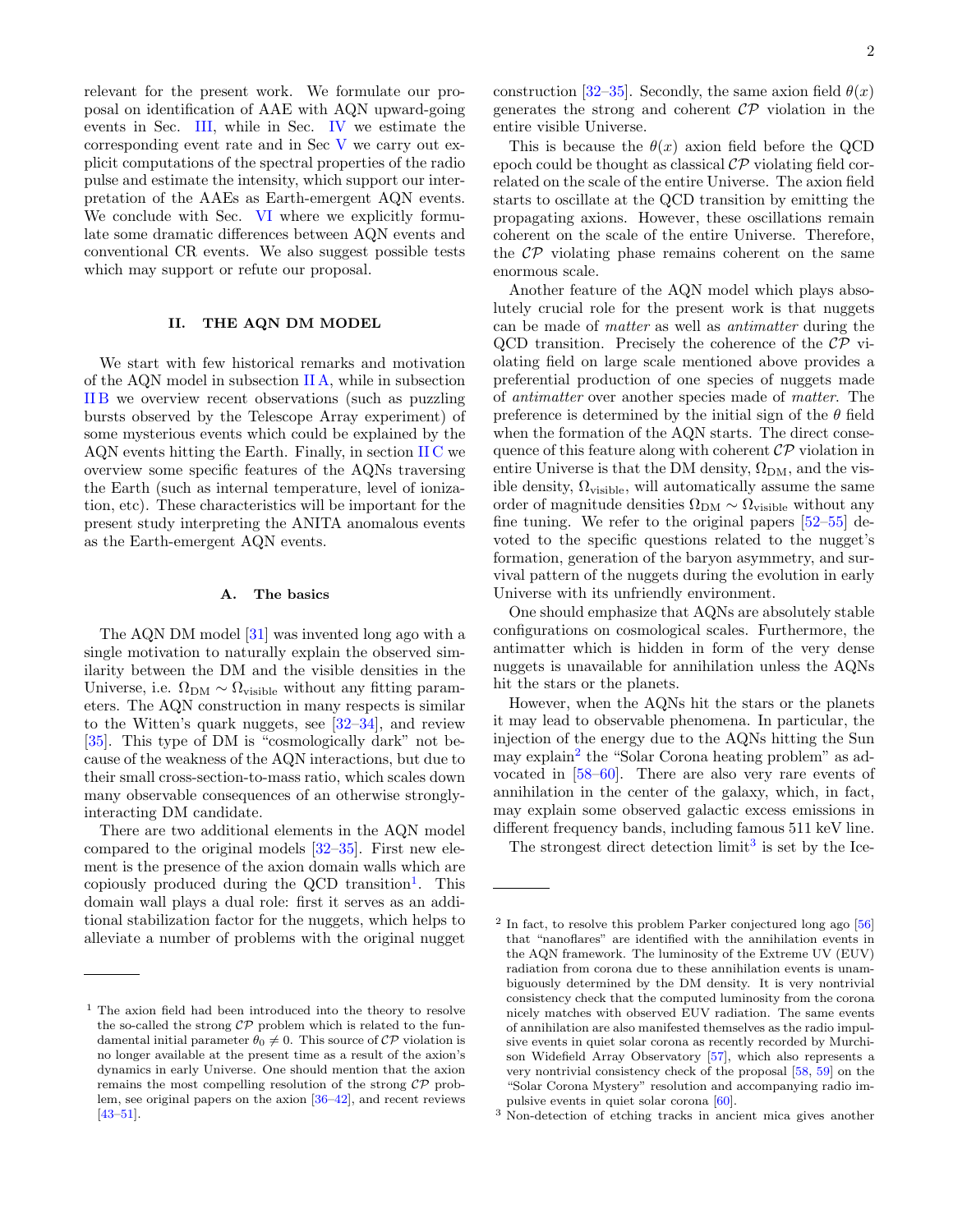Cube Observatory's, see Appendix A in [\[62\]](#page-13-28):

<span id="page-2-1"></span>
$$
\langle B \rangle > 3 \cdot 10^{24} \quad \text{[direct (non)detection constraint]}.\,(1)
$$

Similar limits are also obtainable from the ANITA and from geothermal constraints which are also consistent with  $(1)$  as estimated in  $[63]$ . It has been also argued in [\[64\]](#page-14-0) that that AQNs producing a significant neutrino flux in the 20-50 MeV range cannot account for more than 20% of the DM density. However, the estimates [\[64\]](#page-14-0) were based on assumption that the neutrino spectrum is similar to the one which is observed in conventional baryonantibaryon annihilation events which typically produce a large number of pions and muons and thus generate a significant number of neutrinos and antineutrinos in the 20- 50 MeV range where SuperK has a high sensitivity. However, the critical difference in the case of AQNs is that the annihilation proceeds within the colour superconducting (CS) phase where the energetics are drastically different [\[65\]](#page-14-1). The main point is that, in most CS phases, the lightest pseudo Goldstone mesons (the pions and kaons) have masses in the 20 MeV range, rather than 140 MeV in hadronic phase. This dramatically changes entire spectrum such that the main assumption of [\[64\]](#page-14-0) on similarity of the neutrino's spectrum in both phases is incorrect. The resulting flux computed in [\[65\]](#page-14-1) is perfectly consistent with observations. Furthermore, precisely these low energy ( $\lesssim 20$  MeV) AQN-induced neutrinos produced in the Earth's interior might be responsible for explanation of the long standing puzzle of the DAMA/LIBRA observation of the annual modulation at  $9.5\sigma$  confidence level as argued in [\[66\]](#page-14-2).

The authors of Ref. [\[67\]](#page-14-3) considered a generic constraint for the nuggets made of antimatter (ignoring all essential specifics of the AQN model such as quark matter CS phase of the nugget's core). Our constraints [\(1\)](#page-2-1) are consistent with their findings including the Cosmic Microwave Background (CMB), Big Bang Nucleosynthesis (BBN), and others, except the constraints derived from the so-called "Human Detectors". As explained in [\[60\]](#page-13-24) the corresponding estimates of Ref. [\[67\]](#page-14-3) are oversimplified and do not have the same status as those derived from CMB or BBN constraints<sup>[4](#page-2-2)</sup>.

While ground based direct searches offer the most unambiguous channel for the detection of quark nuggets the flux of nuggets is inversely proportional to the nugget's mass and consequently even the largest available conventional DM detectors are incapable to exclude the entire potential mass range of the nuggets. Instead, the large area detectors which are normally designed for analysing the high energy cosmic rays are much better suited for our studies of the AQNs as we discuss in next section [II B.](#page-2-0)

### <span id="page-2-0"></span>B. When the AQNs hitting the Earth...

For our present work, however, the most relevant studies are related to the effects which may occur when the AQNs made of antimatter hit the Earth and continue to propagate in deep underground in very dense environment. In this case the most of the energy injection will occur in the Earth's interior. The corresponding signals are very hard to detect as the photons, electrons and positrons will be quickly absorbed by surrounding dense material deep underground, while the emissions of the very weakly interacting neutrinos and axions are hard to recover. Nevertheless, as we already mentioned, the AQN-induced neutrinos produced in the Earth's interior might be responsible for explanation of the long standing puzzle of the DAMA/LIBRA observation of the annual modulation [\[66\]](#page-14-2). The AQN-induced axions from deep interior can be recovered by analyzing the daily and annual modulations as suggested in [\[69\]](#page-14-5) and elaborated in [\[70\]](#page-14-6). The AQN annihilation events in the Earth's atmosphere could produce infrasound and seismic acoustic waves as discussed in [\[68,](#page-14-4) [71\]](#page-14-7) when the infrasound and seismic acoustic waves indeed have been recorded by ded-icated instruments<sup>[5](#page-2-3)</sup>. Furthermore, the AQN annihilation

indirect constraint on the flux of DM nuggets with mass  $M < 55$ g [\[61\]](#page-13-30). This constraint is based on assumption that all nuggets have the same mass, which is not the case as we discuss below. The nuggets with small masses represent a tiny portion of all nuggets in this model, such that this constraint is easily satisfied with any reasonable nugget's size distribution.

<span id="page-2-2"></span><sup>4</sup> In particular, the rate of energy deposition was estimated in [\[67\]](#page-14-3) assuming that the annihilation processes between antimatter nuggets and baryons are similar to  $p\bar{p}$  annihilation process. It is known that it cannot be the case because the annihilating objects have drastically different internal structures (hadronic phase versus CS phase). It has been also assumed in [\[67\]](#page-14-3) that a typical X ray energy is around 1 keV, which is much lower than direct computations in the AQN model would suggest [\[68\]](#page-14-4). Higher energy X rays have much longer mean free path, which implies that

the dominant portion of the energy will be deposited outside the human body. Finally, the authors of Ref. [\[67\]](#page-14-3) assume that an antimatter nugget will result in "injury similar to a gunshot". It is obviously a wrong picture as the size of a typical nugget is only  $R \sim 10^{-5}$ cm while the most of the energy is deposited in form of the X rays on centimeter scales [\[68\]](#page-14-4) without making a large hole similar to bullet as assumed in [\[67\]](#page-14-3). In this case a human's death may occur as a result of a large dose of radiation with a long time delay, which would make it hard to identify the cause of the death. This argument (about the time delay and difficulties with possible death identification) should be contrasted with the main assumption of  $[67]$  that all such cases would be unambiguously and quickly identified. While in the journal version of [\[67\]](#page-14-3) the constraint had been weaken in comparison with the arXiv version, we still think it is not adequately reflect the complex physics as outlined above.

<span id="page-2-3"></span><sup>5</sup> A single observed event properly recorded by the Elginfield Infrasound Array (ELFO) which was accompanied by correlated seismic waves is dramatically different from conventional meteorlike events. In particular, while the event was very intense it has not been detected by a synchronized all-sky camera network (visible frequency bands) which ruled out a meteor source. At the same time this event is consistent with interpretation of the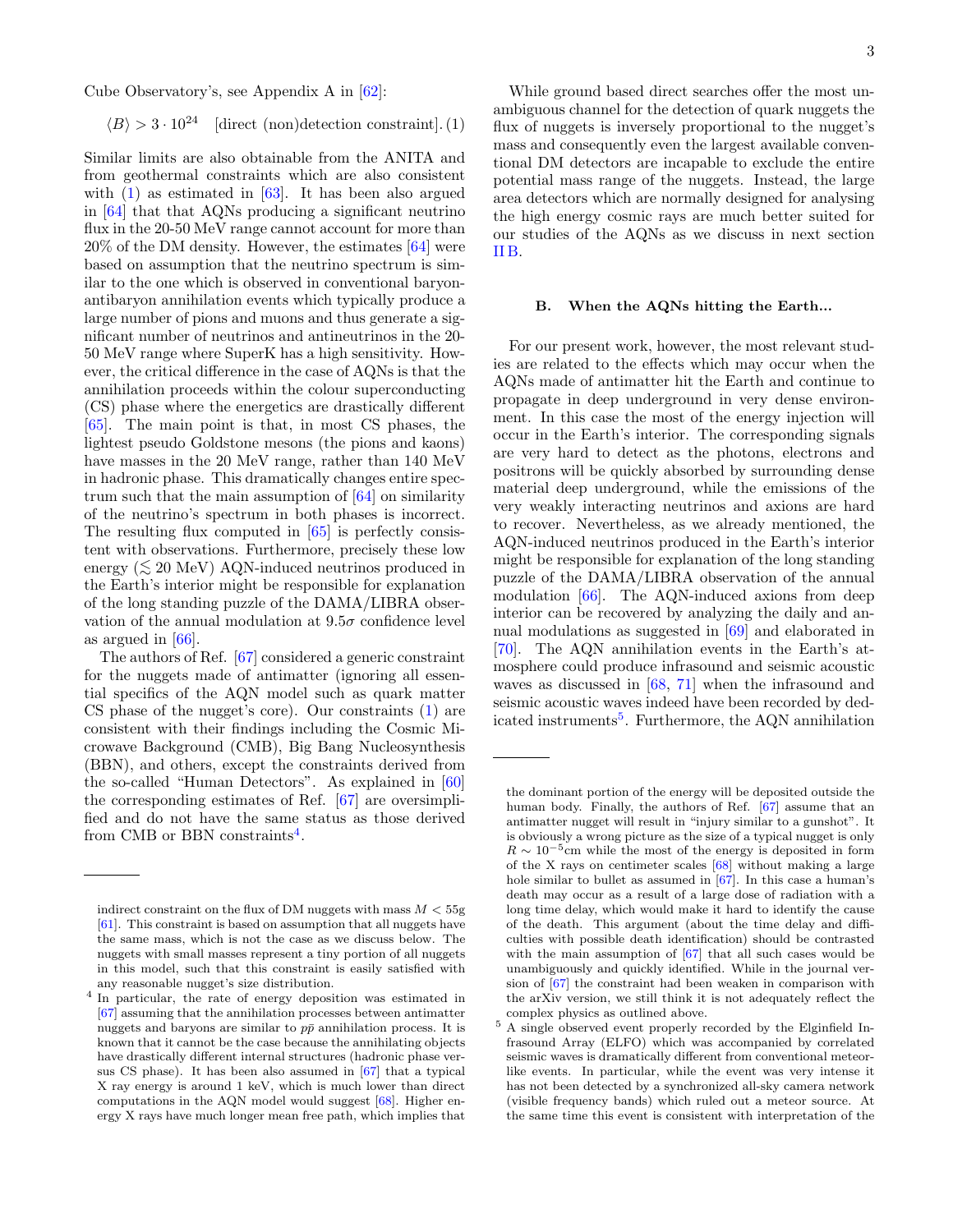events my explain the mysterious bursts (representing a cluster of 3+ individual cosmic ray-like events) observed by Telescope Array (TA) experiment [\[72,](#page-14-8) [73\]](#page-14-9) in terms of the AQN annihilation events under the thunderstorm<sup>[6](#page-3-1)</sup> as argued in [\[74,](#page-14-10) [75\]](#page-14-11).

Finally, the seasonal variations of the X ray background in the near-Earth environment in the 2-6 keV energy range as observed by the XMM-Newton at  $11\sigma$  confidence level [\[76\]](#page-14-12) may be also naturally explained within the same AQN framework as argued [\[77\]](#page-14-13). This application to the X ray emission in the near-Earth environment is especially relevant for the present work because the AQN-induced X rays according to the proposal [\[77\]](#page-14-13) are originated from the AQN upward (Earth emergent) events when the AQNs traversed through the Earth interior and exit the Earth surface. Such events could, in principle, be responsible for the ANITA mysterious events  $[1-3]$  $[1-3]$  with exit angles of  $-27°$  and  $-35°$  relative to the horizon as advocated in present work. Before we present our arguments in next section we have to highlight the basic characteristics of the AQNs traversing the Earth, which is the topic of the next subsection.

#### <span id="page-3-0"></span>C. Upward (Earth-emergent) events

The goal here is to explain the basic features of the AQNs when they enter the dense regions of the surrounding material and annihilation processes start. The related computations originally have been carried out in [\[78\]](#page-14-14) in application to the galactic environment with a typical density of surrounding visible baryons of order  $n_{\text{galaxy}} \sim 300 \text{ cm}^{-3}$  in the galactic center, in dramatic contrast with dense region in the Earth's interior when  $n_{\rm rock} \sim 10^{24}$  cm<sup>-3</sup>. We review these computations with few additional elements which must be implemented in case of propagation in the Earth's atmosphere and interior when the density of the environment is much greater than in the galactic environment.

The total surface emissivity from electrosphere has

been computed in [\[78\]](#page-14-14) and it is given by

<span id="page-3-2"></span>
$$
F_{\text{tot}} \approx \frac{16}{3} \frac{T^4 \alpha^{5/2}}{\pi} \sqrt[4]{\frac{T}{m}},\tag{2}
$$

where  $\alpha \approx 1/137$  is the fine structure constant,  $m =$  $511 \,\text{keV}$  is the mass of electron, and T is the internal temperature of the AQN. One should emphasize that the emission from the electrosphere is not thermal, and the spectrum is dramatically different from blackbody radiation, see [\[78\]](#page-14-14), see also Appendix [A](#page-10-0) with more details.

A typical internal temperature of the AQNs for very dilute galactic environment can be estimated from the condition that the radiative output of Eq. [\(2\)](#page-3-2) must balance the flux of energy onto the nugget

<span id="page-3-3"></span>
$$
F_{\rm tot}(4\pi R^2) \approx \kappa \cdot (\pi R^2) \cdot (2 \text{ GeV}) \cdot n \cdot v_{\rm AQN}, \quad (3)
$$

where  $n$  represents the number density of the environment. The left hand side accounts for the total energy radiation from the AQN's surface per unit time as given by [\(2\)](#page-3-2) while the right hand side accounts for the rate of annihilation events when each successful annihilation event of a single baryon charge produces  $\sim 2m_pc^2 \approx 2 \text{ GeV}$ energy. In Eq.  $(3)$  we assume that the nugget is characterized by the geometrical cross section  $\pi R^2$  when it propagates in environment with local density n with velocity  $v_{\rm AQN} \sim 10^{-3}c$ .

The factor  $\kappa$  is introduced to account for the fact that not all matter striking the AQN will annihilate and not all of the energy released by an annihilation will be thermalized in the AQNs by changing the internal temperature T. In particular, some portion of the energy will be released in form of the axions, neutrinos and electronpositron pairs by the mechanism discussed below. In a neutral dilute environment considered previously [\[78\]](#page-14-14) the value of  $\kappa$  cannot exceed  $\kappa \lesssim 1$  which would correspond to the total annihilation of all impacting matter into thermal photons. The high probability of reflection at the sharp quark matter surface lowers the value of  $\kappa$ . The propagation of an ionized (negatively charged) nugget in a highly ionized plasma (such as solar corona) will increase the effective cross section. As a consequence, the value of  $\kappa$  could be very large as discussed in [\[59\]](#page-13-27) in application to the solar corona heating problem.

The internal AQN temperature had been estimated previously for a number of cases. It may assume dramatically different values, mostly due to the huge difference in number density  $n$  entering  $(3)$ . In particular, for the galactic environment  $T_{\text{galaxy}} \approx 1 \text{ eV}$ , while in deep Earth's interior it could be as high as  $T_{\text{rock}} \approx$  $(100 - 200)$  keV. Precisely this value of T had been used as initial temperature of the nuggets in the proposal [\[77\]](#page-14-13) explaining the seasonal variations of the X rays observed the XMM-Newton at  $11\sigma$  confidence level [\[76\]](#page-14-12) at distances  $r \sim (6-10)R_{\oplus}$  from the Earth surface. For our estimates in the present work we shall use the same  $T_{\text{rock}} \approx (100-200) \text{ keV}$  for explaining the ANITA anoma-

AQN-induced event because the visible frequency bands must be strongly suppressed when AQN propagates in atmosphere [\[68\]](#page-14-4)

<span id="page-3-1"></span><sup>6</sup> These events are very unusual and cannot be interpreted in terms of conventional cosmic ray (CR) single showers. In particular, if one tries to fit the observed bursts (cluster events) with conventional code, the energy for CR events should be in  $10^{13}$  eV energy range to match the frequency of appearance, while the observed bursts correspond to  $(10^{18} – 10^{19})$  eV energy range as estimated by signal amplitude and distribution. Therefore, the estimated energy from individual events within the bursts is five to six orders of magnitude higher than the energy estimated by event rate [\[72,](#page-14-8) [73\]](#page-14-9). Furthermore, the bursts events do not have sharp edges in waveforms in comparison with conventional CR events. Also, all 10 recorded bursts occur under thunderstorm, which is very hard to interpret in terms of the conventional cosmic rays events which should not be modified by low-energy physics of thunderclouds.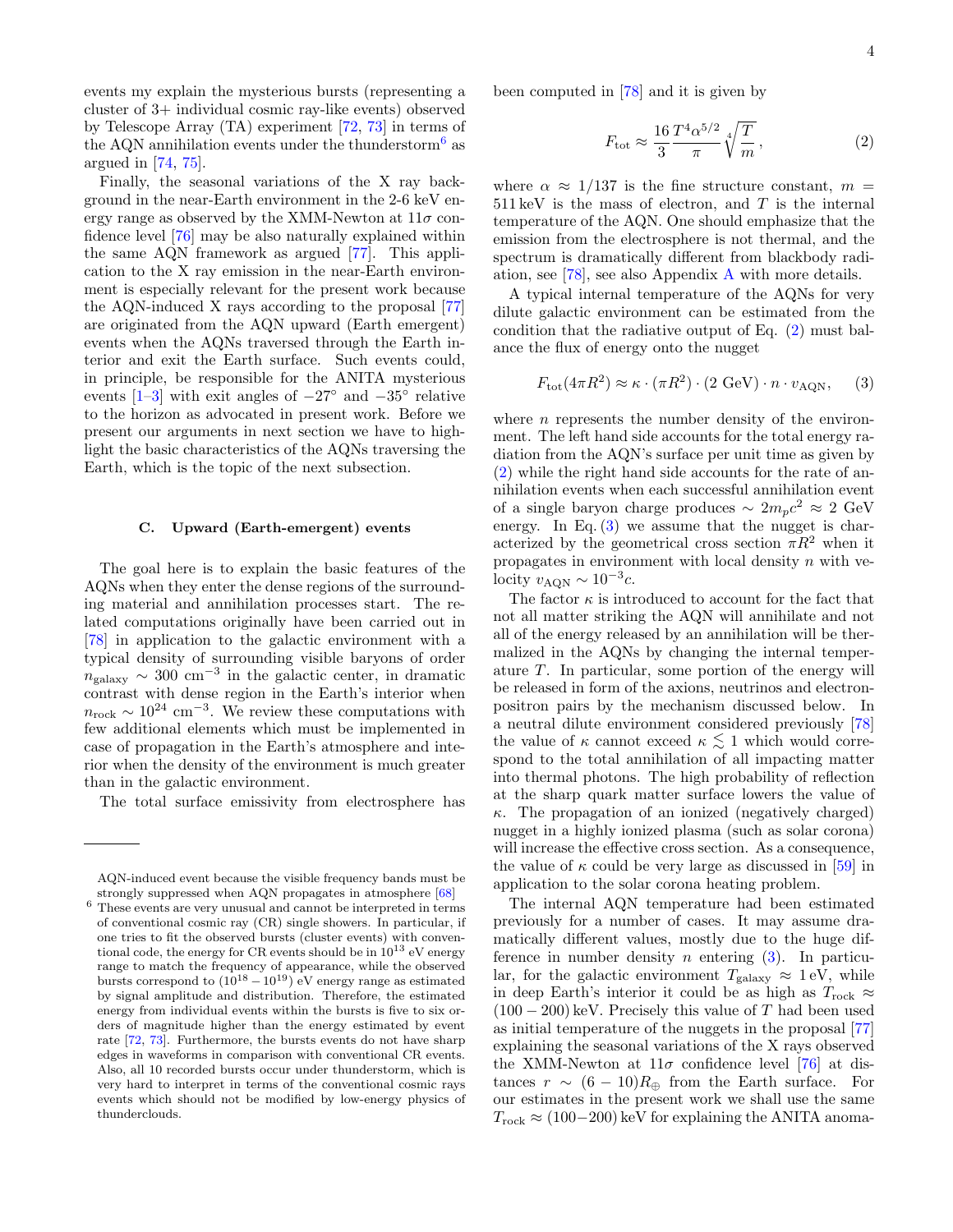lous events<sup>[7](#page-4-1)</sup>. The difference with previous studies [\[77\]](#page-14-13) is that in this work we are interested in the instant when the very hot AQNs just cross the Earth surface and enter the atmosphere (upward events). As we argue below the radio pulse is emitted precisely at this moment. It should be contrasted with the applications considered in [\[77\]](#page-14-13) when the nuggets had travelled  $\sim 10^4$  km in empty space before emitted X rays could be detected by XMM-Newton observatory.

One more feature we want to mention here which is relevant for our studies is the ionization property. Ionization, as usual, may occur in the system as a result of the high internal temperature  $T$  discussed above. To be more precise, the high internal temperature  $T$  excites a large number of positrons  $\sim Q$  from electrosphere. These positrons are weakly bound particles which can easily leave the system. The corresponding parameter Q can be estimated as follows:

<span id="page-4-3"></span>
$$
Q \approx 4\pi R^2 \int_0^\infty n(z,T) \mathrm{d}z \sim \frac{4\pi R^2}{\sqrt{2\pi\alpha}} \left(mT\right) \left(\frac{T}{m}\right)^{\frac{1}{4}}, \quad (4)
$$

where  $n(z,T)$  is the local density of positrons at distance z from the nugget's surface, which has been computed in the mean field approximation in [\[78,](#page-14-14) [79\]](#page-14-15) and has the following form

<span id="page-4-2"></span>
$$
n(z,T) = \frac{T}{2\pi\alpha} \frac{1}{(z+\bar{z})^2},\tag{5}
$$

where  $\bar{z}$  is the integration constant is chosen to match the Boltzmann regime at sufficiently large  $z \gg \bar{z}$ . Numerical studies [\[79\]](#page-14-15) support the approximate analytical expression [\(5\)](#page-4-2).

<span id="page-4-5"></span>
$$
\bar{z}^{-1} \approx \sqrt{2\pi\alpha} \cdot m \cdot \left(\frac{T}{m}\right)^{\frac{1}{4}}, \ n(z=0) \approx (mT)^{\frac{3}{2}}.
$$
 (6)

In the equilibrium with small annihilation rate the positrons will normally occupy very thin layer of order  $\bar{z}$  around the AQN's quark core as computed in [\[78,](#page-14-14) [79\]](#page-14-15). However, in our case when the AQN enters the Earth's atmosphere and further the interior a large number of nonequilibrium processes (such as generation of the shock wave as a result of large Mach number M) are expected to occur. Furthermore, the positron's cloud is expected to expand well beyond the thin layer around the core's nugget as a result of the direct collisions with atmospheric molecules, in which case some positrons will be kicked off and leave the system.

In what follows we assume that, to first order, the finite portion of positrons  $\sim Q$  leave the system as a result of these complicated processes, in which case the AQN as a system acquires a negative electric charge  $\sim -|e|Q$ and get partially ionized, see also Appendix [A](#page-10-0) with more details.

### <span id="page-4-0"></span>III. ANITA ANOMALOUS EVENTS AS AQN EARTH-EMERGENT EVENTS

With these preliminary comments from previous section on the AQN features we are now in position to formulate the proposal interpreting the ANITA anomalous events in terms of the upward moving AQNs. We refer to some technical details to the Appendix [A,](#page-10-0) while here we highlight the basic idea which goes as follows.

The AQNs which propagate in the Earth's interior are very hot. Their temperature could be as hot as  $T \approx (100 - 200) \,\text{keV}$  as we discussed in [\[77\]](#page-14-13) in the application to studies of the seasonal variations of the X rays observed by XMM-Newton at very large distances from Earth, see footnote [7.](#page-4-1) At such large distances the AQNs (which traversed the Earth and continued to travel in empty space) are already sufficiently cold and emit mostly X rays with well defined spectrum. It should be contrasted with our present studies when we are interested in the same AQNs at the instant when the AQNs just crossed the surface and entered the Earth's atmosphere (upward-going events). It is expected that these AQNs are still very hot with  $T \approx (100 - 200) \,\text{keV}$ , and their main cooling mechanism at the instant of surface's crossing remains the same  $(e^+e^-)$  pair production).

Exactly at this instant the electrons experiencing the repulsion force due to AQNs unscreened (negative) electric charge [\(4\)](#page-4-3) which represents inevitable feature of the AQNs with high internal temperature T. The numerical value of the charge can be estimated as  $(A2)$  where electric field is very large. This electric field may accelerate the produced electrons to very high energy  $\langle E \rangle \sim 10 \text{ MeV}$ as given by  $(A13)$ . The same electric field has opposite effect for positrons when the produced positrons will experience the attractive force and will assume a location close to the nugget's surface. One should emphasize that the positrons produced by such mechanism have dramatically different properties from the positrons from electrosphere [\(A1\)](#page-10-1) with much smaller bound energies and which could be localized far away from the AQN's sur-face<sup>[8](#page-4-4)</sup>. One should mention here that the instant when AQN crosses the boundary is very unique in a sense that all the characteristics of the AQN (the internal temperature, the pressure, the Mach number  $M = v_{AQN}/c_s \gg 1$ , where  $c_s$  is the speed of sound in a given environment)

<span id="page-4-1"></span><sup>7</sup> It is very unlikely for the temperature to reach much higher values because a different cooling mechanism  $(e^+e^-)$  pair production) becomes very efficient as  $T$  reaches the region which is relatively close to  $m = 511$  keV such that the anticipated suppression  $\exp(-m/T)$  becomes less dramatic for  $T \gtrsim 10^2$  keV as we discuss in Appendix [A.](#page-10-0)

<span id="page-4-4"></span><sup>8</sup> Precisely those weakly bound positrons could be kicked off as a result of the elastic collisions with atmospheric molecule, which was the topic of the proposal [\[74\]](#page-14-10) interpreting the mysterious burst events detected by the Telescope Array Experiment as the AQN events under a thunderstorm.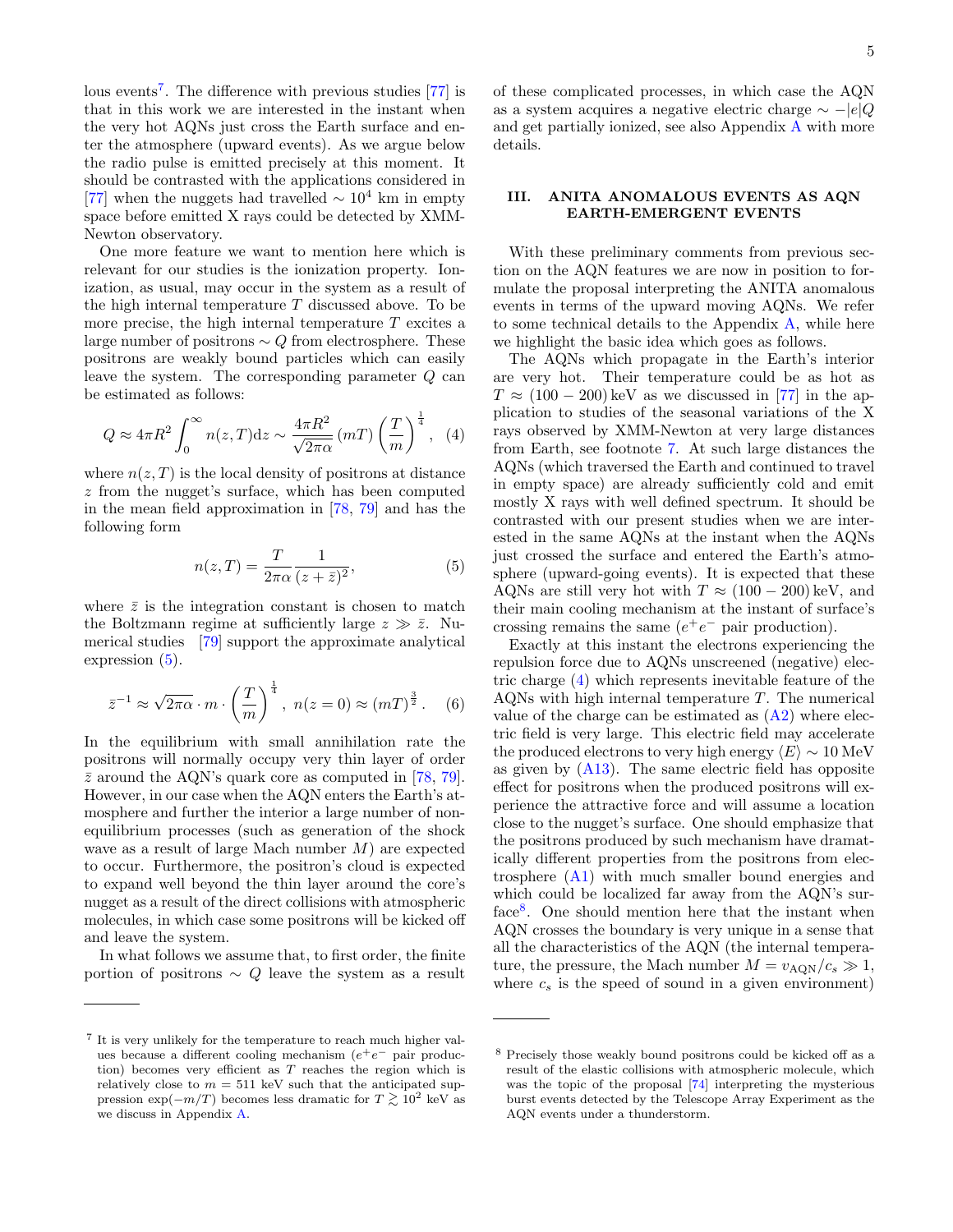remain the same as the AQN had before the crossing in a course of propagation in dense Earth's interior with the density  $n_{\rm rock} \sim 10^{24} \text{ cm}^{-3}$ . At the moment of crossing the AQN suddenly enters a new environment with dramatically different density  $n_{\text{air}} \sim 10^{21} \text{ cm}^{-3}$ .

We expect that the result of this instant characterized by the dramatic perturbation will be the emission of energetic electrons with typical energy  $\langle E \rangle \sim 10$  MeV as given by  $(A13)$ . One should emphasize that such radiation of photons (and accompanied emission of the  $e^+e^$ pairs) is expected to be the dominant cooling mechanism for the AQN propagating in the deep interior before the crossing. There are two new elements (in comparison with a case when the AQNs propagate in deep interior with approximately constant density) which occur at the instant when the AQNs cross the hard surface and enter the Earth's atmosphere: 1. the emitted energetic electrons can propagate for several kilometres in atmosphere being the source of the geosynchrotron radiation, i.e. they can produce observable effects to be measured, in contrast with propagation in deep underground when the photons and the electrons will be quickly absorbed; 2. the electrons are mostly emitted in the direction of the AQN velocity at the instant of very short imbalanced pressure at the moment of crossing.

Any precise computation of this instant of crossing is very hard problem of non-equilibrium dynamics, which is beyond the scope of the present work. Fortunately, the observable radio signal (which is a result of the emitted electrons) is not very sensitive to the details of this nonequilibrium mechanism and corresponding time scales as it depends on several basic parameters such as typical energy  $\langle E \rangle \sim 10$  MeV of the emitted electrons as estimated in [\(A13\)](#page-12-5). Another parameter which enters all our formulae below is the number of emitted electrons  $N$ which generates a coherent radio signal. The parameter N determines the intensity of the radiation, and cannot be computed from the first principles due to the very large uncertainties of the complicated non-equilibrium dynamics such as turbulence, shock waves, strong ionization as mentioned above and further elaborated in Appendix [A.](#page-10-0) We treat this parameter as a phenomenological unknown parameter which must satisfy constraint  $N \ll N_{\rm max}$  where  $N_{\rm max}$  is the maximal number of potentially available electrons  $(A11)$  which could be, in principle, liberated from the AQN at the instant of crossing the Earth's surface.

The number of electrons  $N$  which are emitted by a conventional cosmic ray showers of energy  $E_{CR} \sim (10^{17} 10^{18}$ ) eV is of order  $N \sim (10^8 - 10^9)$ . We anticipate a similar magnitude for the number of electrons  $N \sim$  $(10^8 - 10^9)$  emitted by AQNs as the observed intensity of the field strength for the anomalous ANITA events of order  $mV/m$  which agrees with the value of N assuming the shower energy is  $E_{CR} \sim (10^{17} - 10^{18})$  eV.

In context of our work the value of  $N$  is treated as the phenomenological unknown parameter, as we already mentioned. It must be much smaller than  $N_{\text{max}}$  which

can be estimated [\(A11\)](#page-12-6). Important arguments supporting our proposal that the AQN induced events could mimic the anomalous radio signals observed by ANITA are based on very specific qualitative characteristics such as the spectrum and pulse time duration, rather than on a precise estimation of parameter  $N$ . The event rate of such anomalous events is also shown to be consistent with our AQN-based interpretation, see next section [IV.](#page-5-0)

Furthermore, the average electron's energy in the energetic CR events with  $E_{CR} \sim (10^{17} - 10^{18})$  eV is around 30 MeV which is in the same energy range of the AQNinduced electrons as estimated in [\(A13\)](#page-12-5). Therefore, the electrons which are released as a result of AQN crossing the boundary in upward (Earth emergent) event could mimic the radio signal of the conventional CR shower events as detected by ANITA. The estimation of the specific properties of the AQN-induced radio signal such as the spectrum, time pulse duration and the intensity is the topic of Sec. [V.](#page-6-0)

#### <span id="page-5-0"></span>IV. EVENT RATE OF AAE

This section is devoted to estimate the event rate of AAEs within the AQN framework. It is expected to be a qualitative estimate up to an order-of-magnitude check due to large uncertainties in parameters and rare occurrence of the observed AAEs. Nevertheless we would like to present such estimate to demonstrate that our interpretation of AAEs as a consequence of upward-going AQNs is at least a self-consistent proposal.

The expected number of the AAEs assuming that they are induced by the AQNs can be estimated as follows:

$$
\mathcal{N} \approx \mathcal{A}_{\text{eff}} \mathcal{T} \Delta \Omega \frac{\text{d}\Phi}{\text{d}A \text{d}\Omega} \,, \tag{7}
$$

where  $A_{\text{eff}} \approx 4 \text{ km}^2$  is the effective area of ANITA [\[2\]](#page-12-2),  $\mathcal{T} \approx 48.75 \,\text{days}$  is the combined exposure time of ANITA<sup>[9](#page-5-1)</sup>,  $\Delta\Omega \approx 2\pi$  for isotropic flux of AQNs,  $\Phi$  is the total hit rate of AQNs on Earth [\[62\]](#page-13-28):

$$
\Phi \approx 2.12 \times 10^7 \,\text{yr}^{-1}
$$

$$
\times \left(\frac{\rho_{\text{DM}}}{0.3 \,\text{GeV cm}^{-3}}\right) \left(\frac{v_{\text{AQN}}}{220 \,\text{km s}^{-1}}\right) \left(\frac{10^{25}}{\langle B \rangle}\right), \quad (8)
$$

where  $\rho_{DM}$  is the local density of DM. The local rate of upward-going AQNs per unit area depends on the flux distribution of the AQN:

<span id="page-5-2"></span>
$$
\frac{\mathrm{d}\Phi}{\mathrm{d}A\mathrm{d}\Omega} = \frac{\eta}{4\pi R_{\oplus}^2} \Phi = 4 \cdot 10^{-2} \left(\frac{10^{25}}{\langle B \rangle}\right) \frac{\eta \text{ events}}{\text{yr} \cdot \text{km}^2} \qquad (9)
$$

<span id="page-5-1"></span> $9$  The effective exposure time was 17.25 days for ANITA-I [\[80\]](#page-14-16), 7 days for ANITA-III [\[2\]](#page-12-2), and 24.5 days for ANITA-IV [\[3\]](#page-12-1), where we exclude ANITA-II (28.5 days) as it is not sensitive to upwardgoing air showers.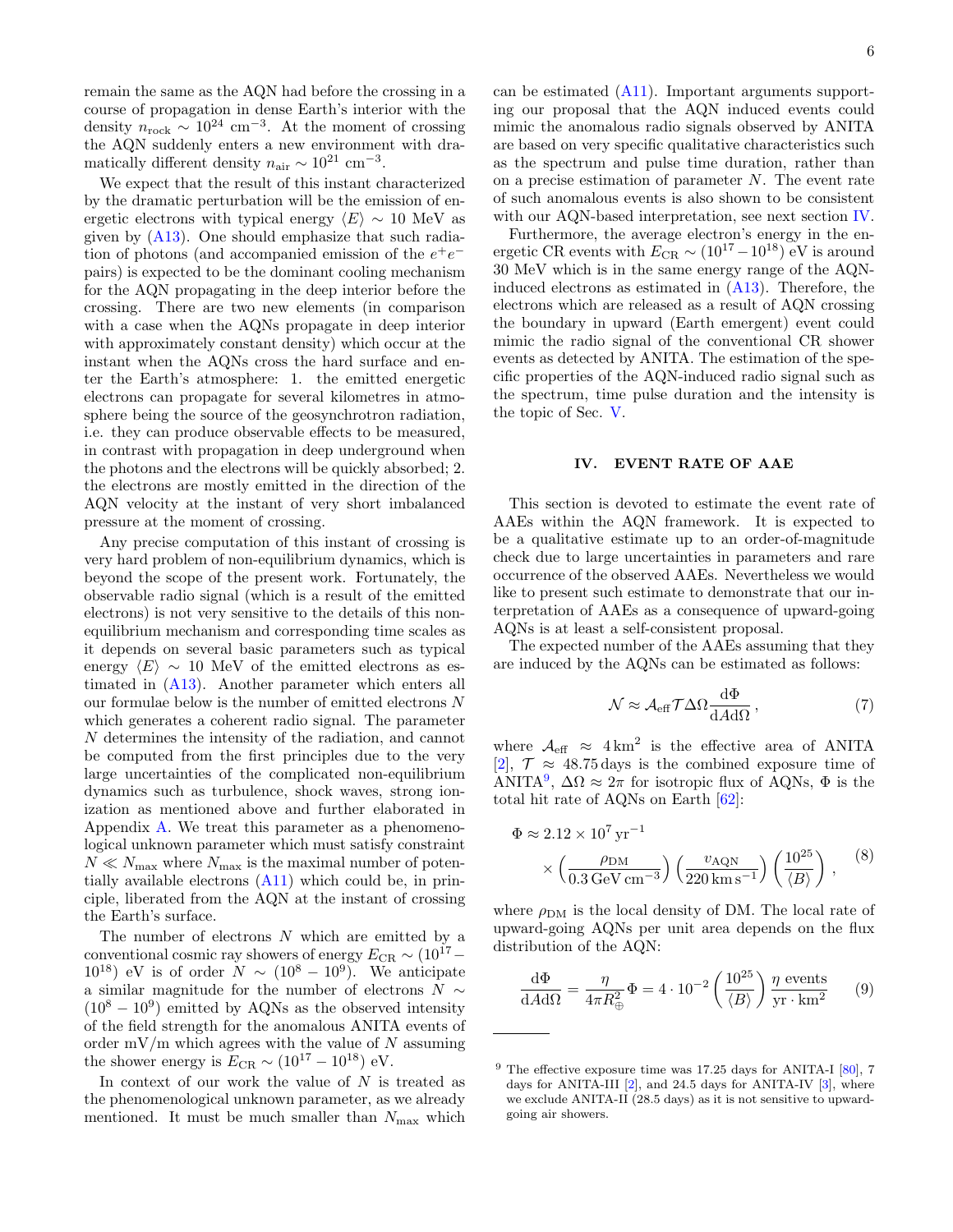where  $R_{\oplus} = 6371 \,\mathrm{km}$  is the radius of the Earth, and  $\eta$  is a parameter that characterizes the local flux distribution of AQN. Specifically,  $\eta \approx 1$  for isotropic distribution, and  $\eta \approx 2$  for the so-called fixed-wind distribution based on standard halo model so that more AQNs enter the Earth from the northern hemisphere and exit in the southern hemisphere [\[81\]](#page-14-17). Note that the survival rate of an AQN traverses through Earth is also taken into account in  $\eta$ implicitly, but it is an exceedingly minor effect comparing to the flux distribution because AQNs can penetrate through the Earth easily based on Monte Carlo simulation in Ref. [\[62\]](#page-13-28).

Combining the estimates above, one should have

$$
\mathcal{N} \approx 0.28 \left(\frac{\eta}{2}\right) \left(\frac{\rho_{\rm DM}}{0.3 \,\text{GeV cm}^{-3}}\right) \left(\frac{v_{\rm AQN}}{220 \,\text{km s}^{-1}}\right) \left(\frac{10^{25}}{\langle B \rangle}\right). \tag{10}
$$

The expected number of events  $\mathcal{N} \approx 0.3$  is almost one order of magnitude lower than  $\mathcal{N}_{\text{obs}} = 2$  events observed by ANITA. Nevertheless, we consider this order of magnitude estimation [\(10\)](#page-6-1) being consistent with our proposal due to many uncertainties which enter this estimate.

First, the parameters in Eq. [\(10\)](#page-6-1) are in fact not precisely known. Essential parameters such as  $\eta$ ,  $\rho_{DM}$ ,  $\langle v_{\rm AQN} \rangle$ , and  $\langle B \rangle$  only have accuracy up to order one as the local flux distribution of DM and size distribution of AQN remain unknown to date. In fact, there are numerous hints suggesting that  $\rho_{DM}$  locally in solar system could be much larger from its canonical value, see a short comment on this with the references in the last paragraph of this section. Similarly, the effective area of detection  $\mathcal{A}_{\text{eff}}$  may double depending on the exit angle (see estimate in e.g. Ref.  $[18]$ , and the effective exposure time is potentially longer than our conservative estimate if we take into account the ANITA-II flight in the estimate (see footnote [9\)](#page-5-1). In addition, the total number of observed AAEs could be a statistical fluctuation due to its rare occurrence (only 2).

We consider this order of magnitude estimate [\(10\)](#page-6-1) as a highly nontrivial consistency check of our proposal as the basic numerical factors entering [\(10\)](#page-6-1) had been fixed from dramatically different physics (including solar corona heating puzzle) and can easily deviate by large factor. More importantly, our main arguments leading to the identification of the AAE with the AQN induced radio pulses are based on specific qualitative features such as frequency dependence and duration of the pulse which are not sensitive to these huge uncertainties in the normalization factor  $(10)$ . We consider the agreement between the observations and our theoretical estimates (to be discussed in next section  $V$ ) for these specific characteristics as the strong arguments supporting our identification.

It is also interesting to note that the extra numerical factor 0.1 (between computed and observed values) which appears in our order of magnitude estimates  $(10)$  is very similar to extra factor 0.1 which occurred in analogous computations [\[74\]](#page-14-10) of a number of mysterious bursts observed by the Telescope Array. This similarity hints on

a common origin of both phenomena though the physics for these two phenomena are dramatically different. This is because the main normalization factor representing the DM flux in the form of the AQN induced events [\(9\)](#page-5-2) is identically the same for both estimates, for  $AAE$  [\(10\)](#page-6-1) and for Telescope Array mysterious event count [\[74\]](#page-14-10). If future studies support our identification of the AAE with the AQN induced radio pulses this numerical suppression factor might be a hint that the Standard Halo Model (which is used in estimations for the DM flux) underestimates the local DM density in solar system. The true DM density locally may dramatically deviate from average global value  $\rho_{DM} \approx 0.3 \,\text{GeV} \,\text{cm}^{-3}$ , see Introduction in [\[70\]](#page-14-6) for the references and details.

### <span id="page-6-1"></span><span id="page-6-0"></span>V. RADIO SIGNALS INDUCED BY AQN

It is well known that the frequency spectrum of geosychrotron radiation by an ultrarelativistic charged particle is equivalent to that emitted by a particle moving instantaneously at constant speed on an appropriate circular path with instantaneous radius of curvature  $\rho$ , see e.g. Jackson [\[82\]](#page-14-18):

<span id="page-6-4"></span>
$$
\rho \approx \frac{\gamma mc}{e \mathcal{B} \sin \theta_{\mathcal{B}}} \approx 0.8 \,\mathrm{km} \left( \frac{\gamma}{20} \right) ,\qquad (11)
$$

where  $\mathcal{B} \approx 0.5$  gauss is the local magnetic field strength, and  $\theta_B$  is the angle between the particle velocity **v** and magnetic direction. We choose  $\theta_{\mathcal{B}} \approx 60^{\circ}$  in this work, as the magnetic field direction in Antarctica is approximately vertical and the exit angle of the AAEs are typically of order 30◦ .

The geometry follows from Fig. [1,](#page-7-0) the segment of trajectories lies in the x-y plane. The  $\theta$  is the observation angle between v and the direction of the observer n. An ultrarelativisite particle with Lorentz factor  $\gamma \gg 1$  has a narrow emission angle  $\theta \lesssim \gamma^{-1}$ , beyond which the intensity of radiation is exponentially suppressed. The  $\epsilon_{\parallel}$ and  $\epsilon_{\perp}$  are the two directions of polarization as shown on Fig. [1.](#page-7-0)

For an observer with distance  $\mathcal R$  from N coherent charged particles, the spectral component of the electric field  $\mathbf{E}(\omega)$  as a function of frequency  $\omega$  is given by [\[82\]](#page-14-18)

<span id="page-6-3"></span>
$$
|\mathbf{E}(\omega)| = N \left(\frac{4\pi}{c}\right)^{1/2} \frac{1}{\mathcal{R}} |\mathbf{A}(\omega)|,
$$
  

$$
\mathbf{A}(\omega) = \frac{-ie\omega}{\sqrt{8c}\pi} \left[ -\epsilon_{\parallel} A_{\parallel}(\omega) + \kappa \epsilon_{\perp} A_{\perp}(\omega) \right],
$$
 (12)

where  $A_{\parallel}(\omega)$  and  $A_{\perp}(\omega)$  corresponds to the amplitudes of two polarization directions in terms of modified Bessel functions:

<span id="page-6-2"></span>
$$
A_{\parallel}(\omega) = i \frac{2\rho}{\sqrt{3}c} \left(\frac{1}{\gamma^2} + \theta^2\right) K_{2/3}(\xi) ,\qquad (13a)
$$

$$
A_{\perp}(\omega) = \theta \frac{2\rho}{\sqrt{3}c} \left(\frac{1}{\gamma^2} + \theta^2\right)^{1/2} K_{1/3}(\xi), \quad (13b)
$$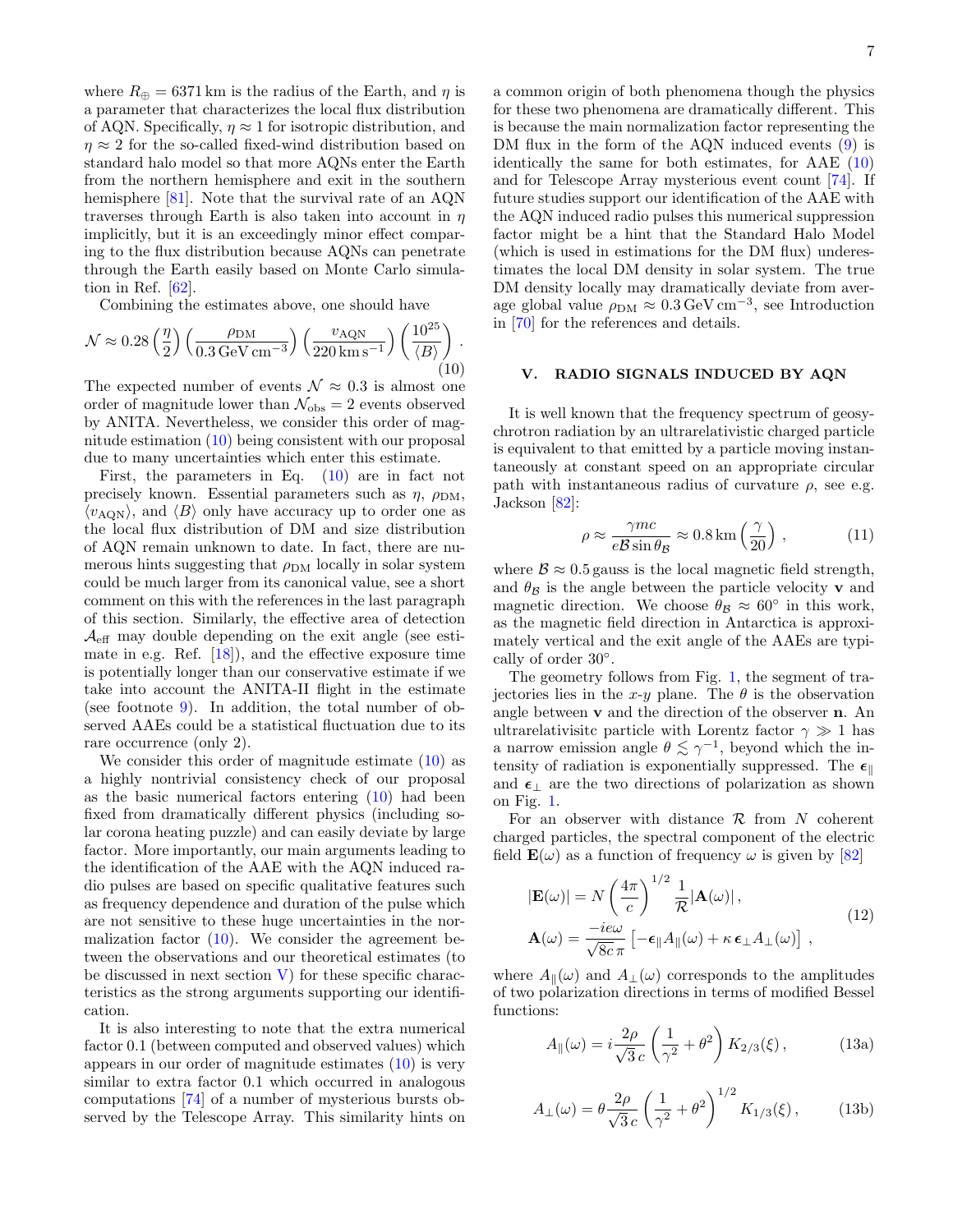

<span id="page-7-0"></span>

<span id="page-7-4"></span>with

$$
\xi = \frac{\rho \omega}{3c} \left( \frac{1}{\gamma^2} + \theta^2 \right)^{3/2} . \tag{14}
$$

Note that Eqs. [\(13\)](#page-6-2) are only well-defined for  $\omega > 0$ , the values in the negative domain is defined by  $\mathbf{A}(-\omega)$  =  $\mathbf{A}^*(\omega)$ . The parameter  $\kappa$  in [\(12\)](#page-6-3) is introduced to characterize the screening effect of  $e^+e^-$  pair, where the  $\epsilon_{\perp}$ -component is effectively cancelled ( $\kappa \approx 0$ ) when  $e^+e^-$  pairs are predominantly formed in conventional CR events [\[83\]](#page-14-19). In the opposite limit, we choose  $\kappa \approx 1$  in case of AQN-induced signal as it is primarily initiated by electrons such that the screening effect is diminished. The spectrum of electric field is therefore

$$
|\mathbf{E}(\omega)| \approx \sqrt{\frac{2}{3\pi}} \frac{Ne\rho\omega}{c^2 \mathcal{R}} \left(\frac{1}{\gamma^2} + \theta^2\right) K_{2/3}(\xi)
$$

$$
\times \sqrt{1 + \frac{\gamma^2 \theta^2}{1 + \gamma^2 \theta^2} \left(\frac{K_{1/3}(\xi)}{K_{2/3}(\xi)}\right)^2}.
$$
(15)

The observational distance from ANITA balloon payload is of order 35 km and the size of the detector is of order 10 m, therefore the effective observation angle is tiny comparing to the emission angle  $\theta \sim 10^{-4} \ll \gamma^{-1}$ .

Choosing  $\theta = 0$ , we plot the spectrum [\(15\)](#page-7-1) in Fig. [2](#page-7-2) with different values of  $\gamma$  for a specific value of  $N =$  $5 \times 10^8$ . One can see that the spectrum is very flat: the absolute value  $|\mathbf{E}(\omega)|$  changes by a factor of 3 or so when the frequency  $\nu$  varies by 2 orders of magnitude. Furthermore, the total strength of the electric field integrated over entire frequency band agrees with the observed value on the level of  $|\mathbf{E}| \sim mV/m$ , see Refs. [\[1–](#page-12-0)[3\]](#page-12-1).

Another generic feature of synchrotron radiation is the exponential suppression of the emission beyond the critical frequency [\[82\]](#page-14-18)

<span id="page-7-5"></span>
$$
\nu_{\rm c} \equiv \frac{3\gamma^3 c}{4\pi\rho} \approx 0.7 \,\text{GHz} \left(\frac{\gamma}{20}\right)^2 \,. \tag{16}
$$

This qualitative consequence of our proposal is also consistent with ANITA observations  $[1-3]$  $[1-3]$ .



<span id="page-7-2"></span>FIG. 2. Spectrum of electric field  $|E(2\pi\nu)|$  from Eq. [\(15\)](#page-7-1), with  $\theta = 0$ ,  $\mathcal{R} = 35$  km, and  $N = 5 \cdot 10^8$ . The Lorentz factor is chosen to be  $\gamma = 10$  (blue), 20 (orange), and 60 (green).

<span id="page-7-3"></span>The time-dependent radio pulse can be reconstructed from the frequency spectrum by an inverse Fourier transform:

$$
\mathbf{E}(t) = \frac{1}{\sqrt{2\pi}} \int_{-\infty}^{\infty} b(\omega) \mathbf{E}(\omega) e^{-i\omega t} d\omega
$$

$$
\approx -\epsilon_{\parallel} \frac{2Ne\rho}{\sqrt{3}\pi c^2 \gamma^2 \mathcal{R}} \operatorname{Re} \left[ \int_{0}^{\infty} b(\omega) \, \omega \mathbf{K}_{2/3}(\xi) e^{-i\omega t} d\omega \right]
$$
(17)

<span id="page-7-1"></span>where  $b(\omega)$  is the filter characterizing the receiver, similar to analysis in [\[83\]](#page-14-19). For illustrative purpose, we plot the time-dependent electric field in Fig. [3](#page-8-0) by assuming an idealized rectangle filter spanning (40-80) MHz and (200- 600) MHz. The pulse has an amplitude  $|\mathbf{E}_0| \sim mV/m$ and the time duration  $\tau \sim$  ns, which is consistent with observed features of the anomalous pulses observed by ANITA  $[1-3]$  $[1-3]$ . Because  $|\mathbf{E}(\omega)|$  is approximately flat in frequency range below  $\nu_c$ ,  $\mathbf{E}(t)$  is essentially determined by the inverse Fourier transform of  $b(\omega)$ . In case of a rectangle-like filter with frequency bandwidth  $\Delta \nu$ , the time duration of the pulse is determined by  $\Delta \nu$  as follows:

$$
\tau \approx \frac{1}{\Delta \nu} \approx 2 \,\text{ns} \left( \frac{600 \,\text{MHz}}{\Delta \nu} \right) \,. \tag{18}
$$

The numerical value for the time scale  $\tau$  is not very sensitive to the parameters of the model as explained above due to the flatness of the spectrum below  $\nu_c$ . In contrast to the time duration  $\tau$  the absolute value of the electrical field  $|\mathbf{E}_0| \sim mV/m$  is sensitive to  $\gamma$  as shown on Fig. [3.](#page-8-0) It assumes the values which are also consistent with observations [\[1–](#page-12-0)[3\]](#page-12-1).

It is instructive to understand the temporal features of the electric field  $E(t)$  by rewriting the integral  $(17)$  in terms of the dimensionless variable  $\xi$  defined by [\(14\)](#page-7-4) as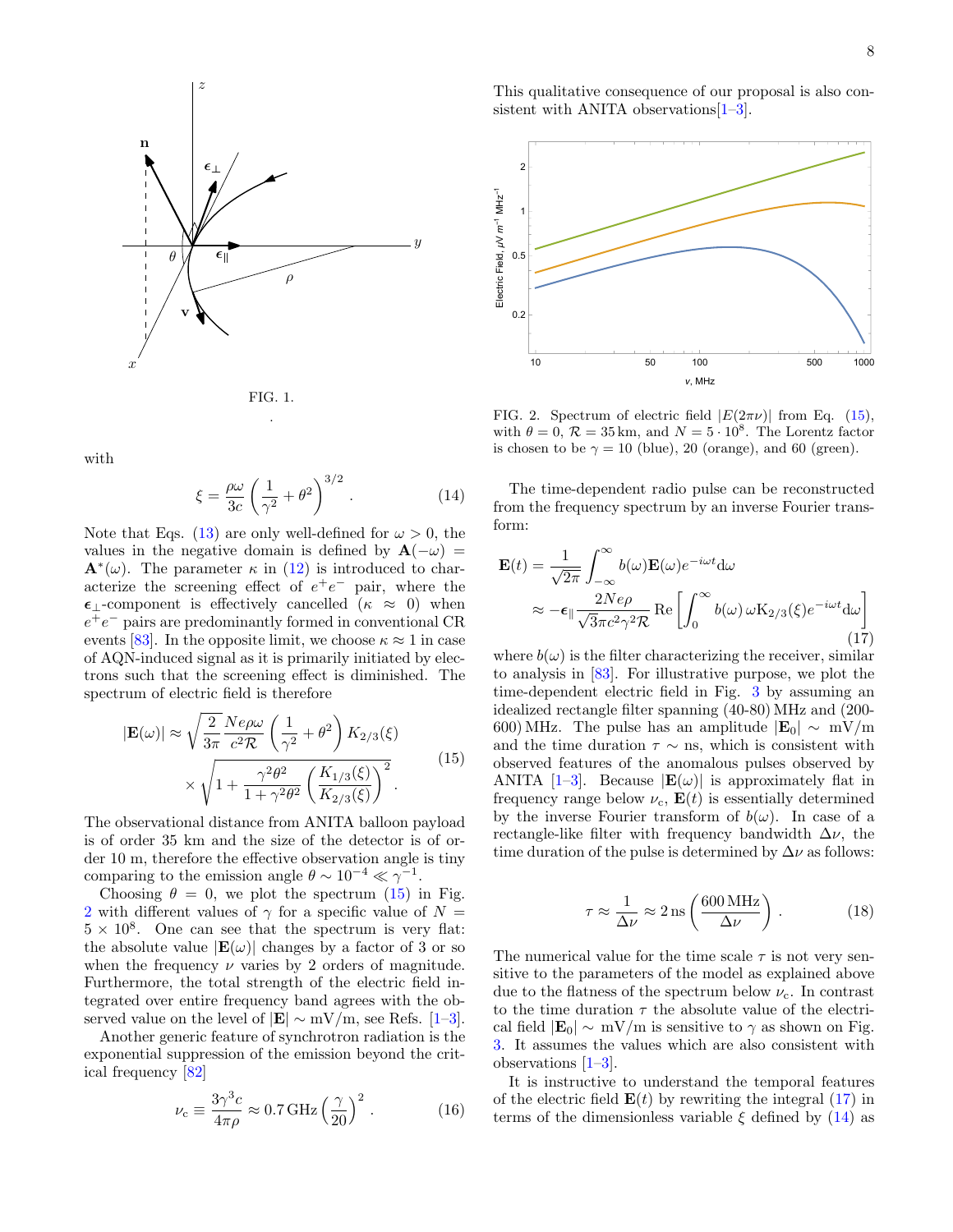

<span id="page-8-0"></span>FIG. 3. Time-dependent electric field from Eq. [\(17\)](#page-7-3) with  $\theta =$  $0, \mathcal{R} = 35 \text{ km}$ , and  $N = 5 \cdot 10^8$ , using an idealized rectangle filter. The Lorentz factor is chosen to be  $\gamma = 10$  (blue) and 20 (orange); filter: (40-80) MHz and (200-600) MHz.



<span id="page-8-2"></span>FIG. 4. Time-dependent electric field from Eq. [\(17\)](#page-7-3) with  $\theta =$  $0, \mathcal{R} = 35 \text{ km}$ , and  $N = 5 \cdot 10^8$ , using an idealized rectangle filter. The Lorentz factor is chosen to be  $\gamma = 10$  (blue) and 20 (orange). Solid: filter spanning (40-80) MHz and (200- 800) MHz; dashed: (200-800) MHz.

follows:

<span id="page-8-1"></span>
$$
\mathbf{E}(t) = -\epsilon_{\parallel} \frac{18}{\sqrt{3}\pi\rho} \frac{\gamma^4 Ne}{\mathcal{R}} \operatorname{Re}\left[\int_{\xi_{\rm min}}^{\xi_{\rm max}} \xi e^{-ia\xi} \mathbf{K}_{2/3}(\xi) d\xi\right]
$$
(19)

where we assume  $b(\omega)$  as an idealized rectangle filter,  $a \equiv 3\gamma^3 ct/\rho$  and  $(\xi_{\rm min}, \xi_{\rm max})$  are determined by corresponding values of  $\omega_{\min}$  and  $\omega_{\max}$  characterizing the filter  $b(\omega)$ . From [\(19\)](#page-8-1) one can explicitly see that the typical time duration is determined by parameter

$$
(a\xi) \approx 2\pi \quad \Rightarrow \quad \tau \approx (2-4)\text{ns},\tag{20}
$$

and the combination  $(a\xi)$  which is the phase entering [\(19\)](#page-8-1) is indeed  $\gamma$ -independent for  $\theta \ll \gamma^{-1}$ .

The same formula [\(19\)](#page-8-1) also shows that the absolute value of the field  $E(t)$  and time duration is mostly determined by the region of the largest values of  $\xi$  close to  $\xi_{\text{max}}$ , while the low energy portion of the spectrum does not play a role. We explicitly checked this feature by plotting on Fig. [4](#page-8-2) the electric field  $E(t)$  with two different models for the filter. Solid line includes both filters spanning the low and high frequency modes, while the dashed line corresponds to a single filter describing exclusively high frequency modes. The difference between the two curves is negligible as claimed. Another property worth to be mentioned is that the absolute value of the field  $\mathbf{E}(t)$  in the peak increases with extending the upper value for  $\omega_{\text{max}}$  to higher value (800 MHz on Fig. [4](#page-8-2) versus 600 MHz on Fig [3\)](#page-8-0). This is also expected behaviour as the integral [\(19\)](#page-8-1) is saturated by the region of the largest values of  $\xi$  close to  $\xi_{\text{max}}$ , as already mentioned.



<span id="page-8-3"></span>FIG. 5. Spectrum of power density from Eq. [\(24\)](#page-9-1), with  $\tau = 4 \,\mathrm{ns}, \,\theta = 0, \,\mathcal{R} = 35 \,\mathrm{km}, \text{ and } N = 5 \cdot 10^8. \text{ The Lorentz}$ factor is chosen to be  $\gamma = 10$  (blue), 20 (orange), and 60 (green).

.

The AQN-induced signal is in many aspects similar to the conventional CR shower, with crucial and dramatic difference being the non-inverted polarity. It well matches the observation of the anomalous events in ANITA experiment. We list a number of distinct features (between AQN-induced events and conventional CR air showers events) in concluding Sec. [VI.](#page-9-0)

For completeness, we also derived the spectrum of power emission similar to the estimate in Ref. [\[83\]](#page-14-19). The power is related to the electric field by Poynting vector:

$$
\mathbf{S}(t) = \frac{c}{4\pi} \mathbf{E}(t) \times \mathbf{B}(t)
$$
 (21)

<span id="page-8-4"></span>where we use the Gaussian units. The power density is given by

$$
\frac{\mathrm{d}P(t)}{\mathrm{d}A} = |\mathbf{S}(t)| = \frac{c}{4\pi} |\mathbf{E}(t)|^2. \tag{22}
$$

Averaging over the time duration of the pulse  $\tau$ , it gives

$$
\left\langle \frac{\mathrm{d}P(t)}{\mathrm{d}A} \right\rangle_{\tau} = \frac{c}{4\pi\tau} \int |\mathbf{E}(t)|^2 \mathrm{d}t \approx \frac{c}{4\pi\tau} \int |\mathbf{E}(\omega)|^2 \mathrm{d}\omega \,. \tag{23}
$$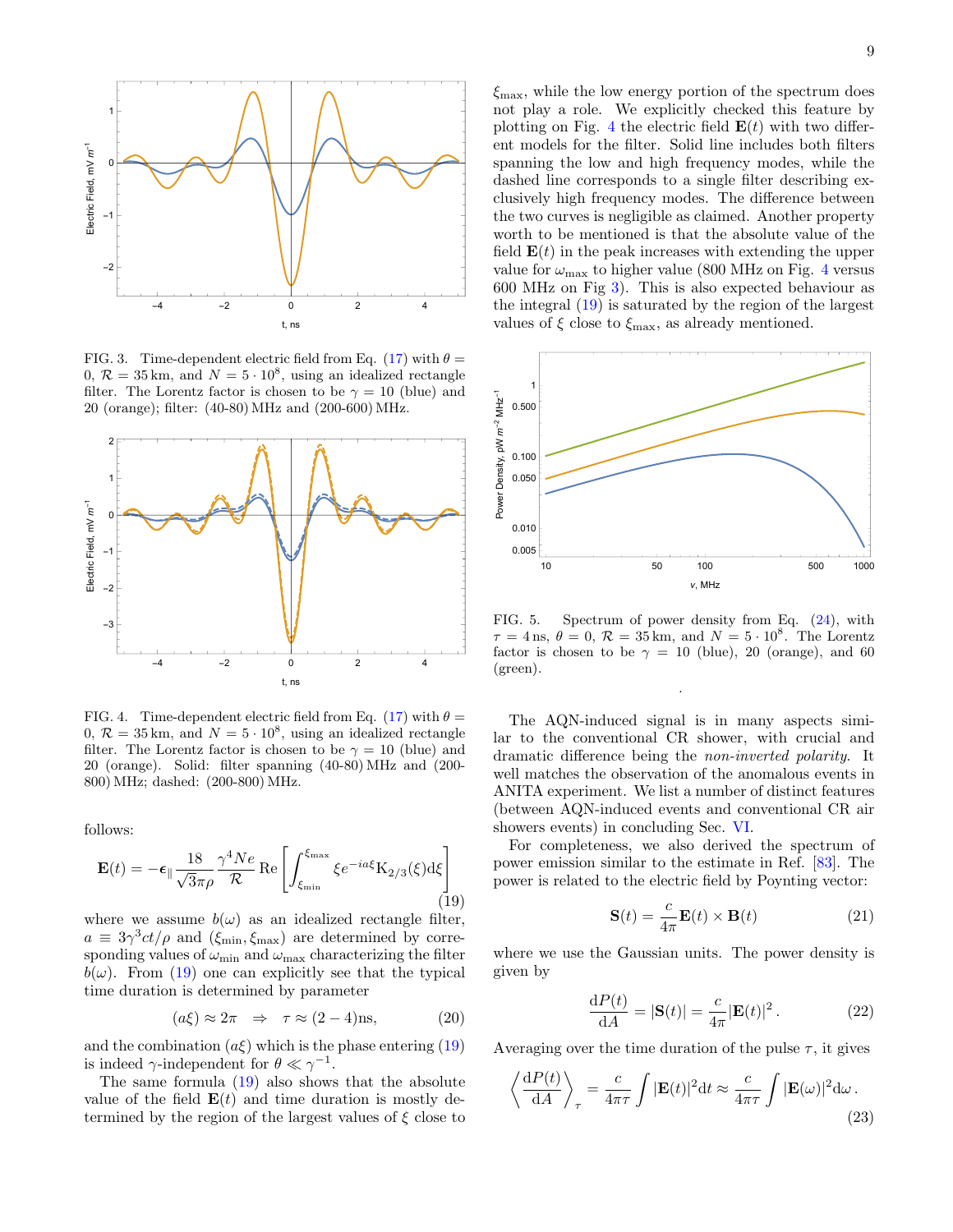where the last step follows from Parseval's theorem. The spectrum of power density is therefore

$$
\frac{\mathrm{d}^2 P}{\mathrm{d}\omega \mathrm{d}A} \approx \frac{\mathrm{d}}{\mathrm{d}\omega} \left\langle \frac{\mathrm{d}P(t)}{\mathrm{d}A} \right\rangle_\tau \approx \frac{c}{4\pi\tau} |\mathbf{E}(\omega)|^2. \tag{24}
$$

The spectrum for the power of the emission shares similar properties as the one of electric field as it is expressed in terms of the electric field  $|\mathbf{E}(\omega)|$ . The results for the power density is presented on Fig. [5,](#page-8-3) where we use  $\tau \approx 4$  ns for numerical estimates taken from [\(20\)](#page-8-4), Fig [3](#page-8-0) and Fig. [4.](#page-8-2) This value is also consistent with ANITA observations shown on Fig. 2 of Ref. [\[2\]](#page-12-2). The power density of order  $(0.2 - 0.3)$  pW m<sup>-2</sup> MHz<sup>-1</sup> for  $\gamma = 20$  and frequencies  $\nu \gtrsim 100$  MHz, then it falls sharply beyond the critical frequency [\(16\)](#page-7-5). This behaviour is consistent with ANITA's results presented on Fig. 4 of Ref. [\[2\]](#page-12-2).

We finish this section with few comments on accuracy of our estimates. It should be emphasized that the computations carried out in this section are oversimplified as realistic signals can be severely modified by numerous factors such as geometry of the beam, relative position of the observer, and frequency characteristic of the receiver's filters [\[83,](#page-14-19) [84\]](#page-14-20). Nonetheless most factors, such as lateral structure and inclined axis of the beam, are near-field effects and they are eliminated since the observation angle is small. There are many other factors, such as the electron energy distribution of the beam as a function of  $\gamma$ , may modify our predictions. We cannot predict the corresponding behaviour as it is determined by very complex non-equilibrium dynamics as discussed in Appendix [A.](#page-10-0) However, the basic features of the AQNinduced radio emission remain the same. In other words, the qualitative picture presented in this work cannot be dramatically modified as most AQN parameters used in the present estimates had been fixed by previous studies of numerous different and unrelated systems as reviewed in Sec. [II.](#page-1-0)

# <span id="page-9-0"></span>VI. CONCLUSION AND FUTURE DEVELOPMENT

Our basic results can be summarized as follows. We argued that the two anomalous events observed by the ANITA collaboration [\[1](#page-12-0)[–3\]](#page-12-1) can be interpreted as the AQN-induced radio pulses which result from the AQN traversing the Earth and going in the upward direction. The basic qualitative characteristics (such as the frequency of emission, the strength of the electric field and the duration of the radio pulses as presented in previous section [V\)](#page-6-0) of the observed AAE are consistent with our proposal and this interpretation.

We also want to compare the results presented in this work with the studies of the conventional CR-induced radio emission [\[83,](#page-14-19) [84\]](#page-14-20). This comparison shows that the AQN-induced radio pulses can be easily discriminated from conventional sources, such as CR air showers.

<span id="page-9-1"></span>But first, we start with similarities between CRinduced and the AQN-induced radio pulses. A "rule of thumb" suggests that the maximal number of charged particles (mostly electrons and positrons) in CR air shower is  $E_{CR}/\text{GeV}$ , which implies that  $N \approx (10^8 - 10^9)$ for a  $E_{CR} \approx (10^{17} - 10^{18})$  eV shower, see e.g. [\[83\]](#page-14-19). This number of electrons from CR shower is close to the number of electrons being emitted by the AQN according to [\(A11\)](#page-12-6). Furthermore, the typical average energy in CR shower is 30 MeV which is also very similar to our estimates for the AQN-induced spectrum of the electrons with  $E \in (1-10^2)$  MeV with the peak around 10 MeV according to  $(A11)$ . Therefore, it should not be a surprise that the radio emission intensity and the strength of electric field is very similar in both cases as the geomagnetic field  $\mathcal{B} \approx 0.5$  gauss (which represents the source of the acceleration and consequent radio emission) is obviously the same in the same location.

Now we want to discuss the drastic differences between the pulses induced by conventional CR showers and the AQNs. These dramatic distinct features can be tested in future experiments, such that our proposal can be discriminated from any other suggestions. We list below the following typical spectral features of the CR-induced radio pulses and contrast them with the AQN induced radio pulses:

1. The generic spectral feature of the CR-induced radio emission is the presence of oscillations which normally start around 100 MHz (depending on the distance from the shower axis), see e.g. Fig. 1 in  $[84]$ . These oscillations are due to the coherence diminishing as the wavelength becomes shorter (in comparison to the "pancake" size in CR shower). While it is obviously affected by the detector's filter, this feature is a physical effect due to changing number of coherent particles with different wavelengths. Such picture being typical for the CR-induced radio emission is not expected to occur for the AQN-induced radio signal as the notion of a "pancake" does not exist in our case, see also item 3 below with an argument that the notion of a "central axis" also does not exist for the AQN-induced events.

2. Another typical feature of the CR-induced radio emission is that the most of the power is emitted at frequencies around  $(20 - 30)$  MHz for  $E_{CR} \approx 10^{17}$  eV shower, see Fig. 2 in [\[84\]](#page-14-20). It is a result of very strong cutoff frequency  $\nu_0 \lesssim 50$  MHz which strongly depends on features of the shower, see Eq.  $(2)$  and  $(12)$  in [\[84\]](#page-14-20). It should be contrasted with our case when the cutoff frequency  $\nu_c \sim 0.7$  GHz is determined by dramatically different physics as expressed by [\(16\)](#page-7-5).

3. Final and the most important difference between these two cases is that cutoff frequency  $\nu_0$  in CR air showers strongly depends on many parameters of the shower such as distance from the central axis when number of particles per unit area strongly depends on this parameter. It must be contrasted with our case of the AQNinduced radio signal when all electrons emitted from the same point at the same instant are moving along the same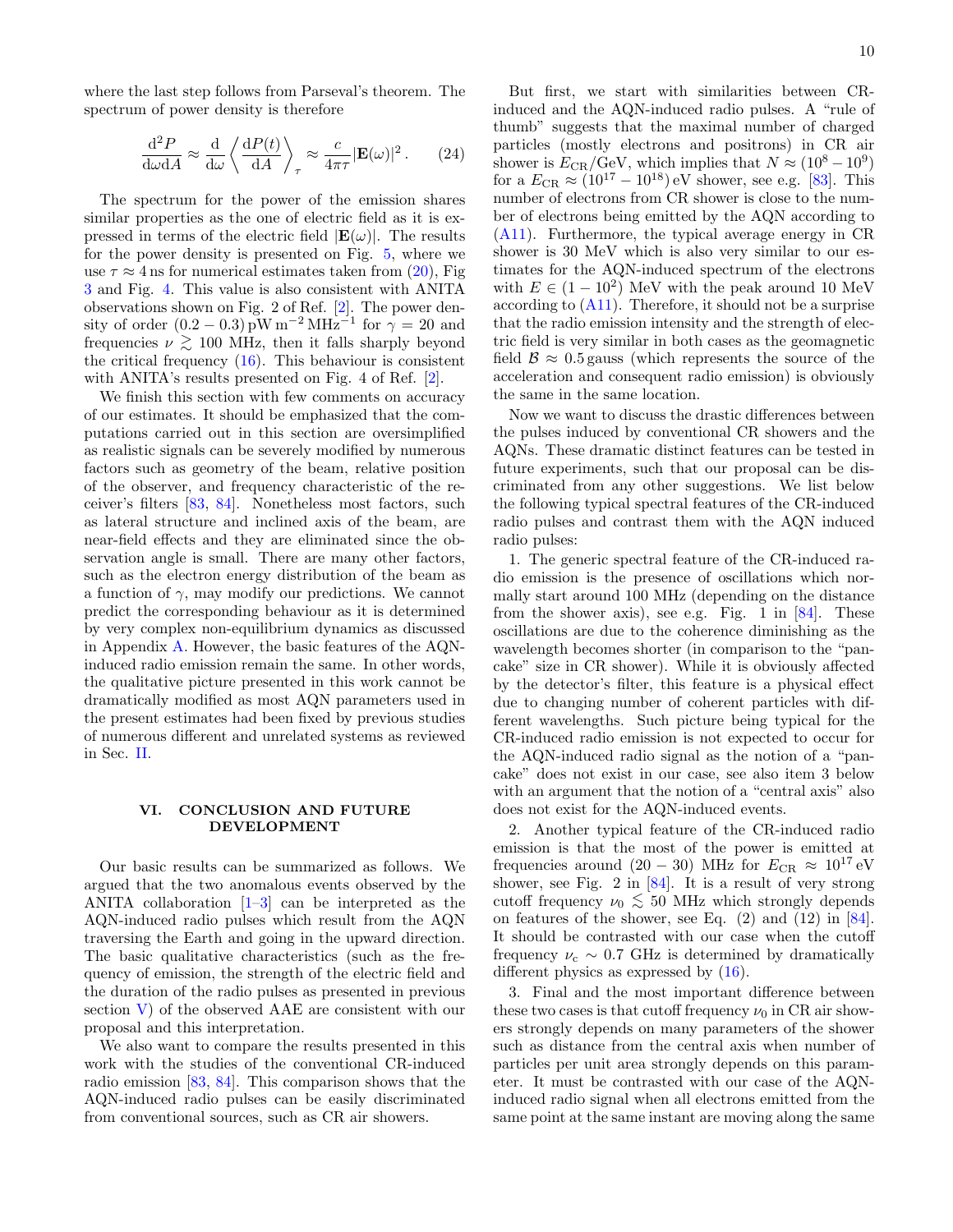direction.

This picture suggests that the event could be viewed as a uniform front of size  $\rho \sim 0.8$  km defined by [\(11\)](#page-6-4) rather than a CR air shower with a well defined central axis. In different words, the number of particles per unit area in the bunch of electrons does not depend on the distance from the central axis, in huge contrast with conventional CR air showers. The notion "central axis" simply does not exist for the AQN induced electrons as the number of particles per unit area is approximately the same for all electrons generating the radio pulse.

These features of the AQN-induced radio events are very distinct from conventional CR induced radio pulses, and it should be easily discriminated by future analysis with more quality data. It can be achieved, for example, by placing two or more independent but synchronized antennas at a distance to study the same events from different locations. If future studies indeed support and substantiate our proposal it would be a strong argument supporting the AQN nature of the AAEs.

We conclude with few comments on the possibility to test the AQN model with other instruments (in addition to the TA experiment mentioned previously in Section [II B\)](#page-2-0) such as the Pierre Auger Observatory and several projects of the Joint Experiment Missions for Extreme Universe Space Observatory (JEM-EUSO), including the currently operating Mini-EUSO detector, the planned EUSO on a Super Pressure Balloon II Mission (EUSO-SPB2), and the future Probe Of Extreme Multi-Messenger Astrophysics (POEMMA). As advocated recently, these instruments can potentially detect the UV photons from direct interaction between atmospheric molecules and macroscopic DMs (such as the AQN) [\[85,](#page-14-21) [86\]](#page-14-22) or ultrahigh energy DMs [\[87\]](#page-14-23).

Our original comments related to these studies are as follow. First, detection of macroscopically large quark nuggets, such as the AQNs, would require proper adjustment of bin time of detectors as argued in Ref. [\[85\]](#page-14-21). Furthermore, the AQN mostly emits photons in X ray bands, such that a signal cannot be observed by a fluorescence detector which is designed to detect the visible and UV light<sup>[10](#page-10-2)</sup>. Finally, the X ray network suggested in [\[70\]](#page-14-6) is capable to detect the X rays from the AQNs, and even determine the directionality and velocity distribution of the DM. It gives a real opportunity to test the Standard Halo Model (SHM) locally, which is known may dramatically deviate from conventional picture. This is because the standard parameters of the SHM are properly fixed only on the global (not local) scales, see Introduction in [\[70\]](#page-14-6) for references and the details. We conclude with this optimistic note.

#### ACKNOWLEDGEMENTS

This research was supported in part by the Natural Sciences and Engineering Research Council of Canada, and X.L. also by the UBC four year doctoral fellowship.

### <span id="page-10-0"></span>Appendix A: Some technical details on the AQN properties.

In this Appendix we want to make the estimates of the parameters which enter the formulae in the main body of the text. We want to estimate parameters such as mean free path  $\lambda$ , typical distance  $r^*$  where  $e^+e^-$  mostly produced, typical electric field and electric potential at distance  $r^*$ , etc.

We start our analysis with numerical estimate of the positron density for sufficiently large r when 1D expres-sion [\(5\)](#page-4-2) which is justified for  $z \ll R$  does not apply at distance  $r \geq R$  as excited positrons will be far away from the core, i.e. at distances  $r \gg R$ .

We assume that the density  $n(r, T)$  has a power-like behaviour at  $r \gtrsim R$  with exponent p. This assumption is consistent with our numerical studies [\[79\]](#page-14-15) of the electrosphere with  $p \approx 6$ . It is also consistent with conventional Thomas-Fermi model at  $T = 0$ , see e.g. Landau text-book<sup>[11](#page-10-3)</sup>. We keep parameter p to be arbitrary to demonstrate that our main claim is not very sensitive to our assumption on numerical value of p.

Therefore, we parameterize the density as follows

<span id="page-10-1"></span>
$$
n(r,T) \approx n(z=0) \left(\frac{R}{r}\right)^p
$$
,  $R \approx 2 \cdot 10^{-5} \text{cm}$  (A1)  
 $n_0 \equiv n(z=0) \approx 0.16 \cdot 10^{31} \left(\frac{T}{100 \text{ keV}}\right)^{\frac{3}{2}} \text{cm}^{-3}$ 

where  $n_0 \equiv n(z = 0)$  is the positron density determined by the Eq.  $(6)$ . The density profile  $(A1)$  allows us to estimate the effective charge of the nugget  $Q_{\text{eff}}(r^*)$  at distance  $r^* \gg R$  assuming that  $Q_{\text{eff}}(r^*)$  is much greater than the number of positrons which completely left the system<sup>[12](#page-10-4)</sup>. The corresponding  $Q_{\text{eff}}(r^*)$  can be estimated by integrating from  $r^*$  to infinity instead of accounting for the cancellations between the original negative charge of the antinugget and positive charge of the surrounding

<span id="page-10-2"></span> $10$  In fact, it was precisely the argument presented in  $[68]$  why the all sky camera has not observed any signal from a powerful meteorlike event detected by the infra-sound dedicated instrument.

<span id="page-10-3"></span><sup>&</sup>lt;sup>11</sup> In notations of Ref. [\[88\]](#page-14-24) the dimensionless function  $\chi(x)$  behaves as  $\chi \sim x^{-3}$  at large x. The potential  $\phi = \chi(x)/x$  behaves as  $\phi \sim x^{-4}$ . The density of electrons in Thomas-Fermi model scales as  $n \sim \phi^{3/2} \sim x^{-6}$  at large x.

<span id="page-10-4"></span><sup>&</sup>lt;sup>12</sup> This assumption is essentially equivalent to the expectation that the positrons which completely left the system were localized at much larger distances, which is indeed the case. For example, the corresponding scale  $R_{\text{cap}} \approx 1$  cm from [\[74\]](#page-14-10) is indeed much greater than the scale  $r^* \approx 10^{-3}$  cm which is the relevant scale of the problem to be discussed in this work.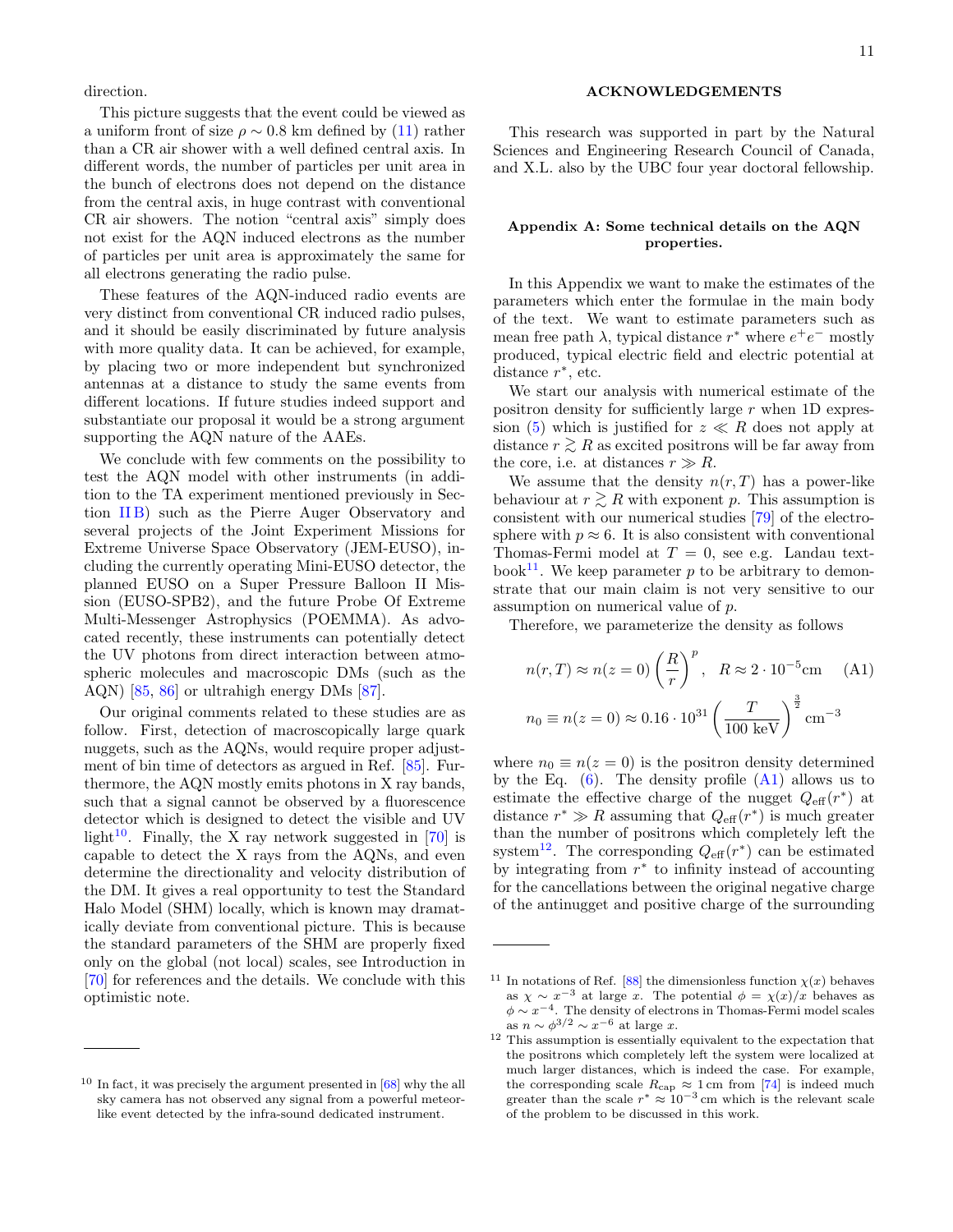positrons, i.e.

<span id="page-11-0"></span>
$$
Q_{\text{eff}}(r^*) \approx \int_{r^*}^{\infty} 4\pi r^2 n(r) dr \sim \frac{4\pi n_0 R^3}{(p-3)} \left(\frac{R}{r^*}\right)^{p-3} (A2)
$$

$$
\approx 10^{11} \left(\frac{2 \cdot 10^{-3} \text{cm}}{r^*}\right)^3 \text{ for } p \approx 6.
$$

In estimate  $(A2)$  we assumed that the power behaviour [\(A1\)](#page-10-1) holds in this regime.The relevant parameter to consider is the charge to mass ratio  $Q_{\text{eff}}/M$  which is 14 orders of magnitude smaller for the AQNs in comparison with a similar ratio  $e/m_p$  computed for the proton. Indeed, the AQN's mass is of order  $M \approx m_p B$  with a typical baryon charge  $B \sim 10^{25}$ , while  $Q_{\text{eff}} \sim 10^{11}$ .

Our next task is to estimate the binding energy  $U(r^*)$ of the positrons at the distance  $r^*$  as follows:

$$
U(r^*) = \frac{\alpha Q_{\text{eff}}(r^*)}{r^*} \approx 10 \,\text{MeV} \left(\frac{2 \cdot 10^{-3} \text{cm}}{r^*}\right)^4. \tag{A3}
$$

This estimate suggests that if an electron will be created at distance  $r^* \approx 2 \cdot 10^{-3}$ cm it will be quickly accelerated up to the energies of order 10 MeV as a result of strong repulsion due to the Coulomb force  $(A3)$ . These parameters are used in an estimate in the main text in section [III.](#page-4-0) To make our arguments more convincing we have to estimate a number of effects related to this physics. In particular, we have to estimate the rate of  $e^+e^-$  production at this distance  $r^*$ , the electron's mean free path  $\lambda(r^*)$ , the screening length, the equilibration time, and many other characteristics which support our proposal that the liberated electrons can generate, in principle, the anomalous radio pulse observed by ANITA.

We start with the estimation of the  $e^+e^-$  density in the environment at temperature  $T$  assuming that thermal equilibrium conditions are fulfilled. The corresponding density of the electrons  $n_-\,$  and positrons  $n_+\,$  is given by conventional Fermi distribution [\[89\]](#page-14-25):

<span id="page-11-2"></span>
$$
n_{+} = n_{-} = \frac{1}{\pi^{2}} \int_{0}^{\infty} \frac{p^{2} dp}{e^{\epsilon/T} + 1}, \quad \epsilon = \sqrt{p^{2} + m^{2}}, \quad (A4)
$$

where the much smaller background positron's density  $n(r^*)$  from [\(A1\)](#page-10-1) has been ignored in the estimates [\(A4\)](#page-11-2). For very low temperatures  $T$  the corresponding densities are exponentially small  $\exp(-m/T)$  which simply reflects the fact that the number density of energetic photons which are capable to produce massive particles  $\gamma\gamma \rightarrow$  $e^+e^-$  is exponentially small.

Formula [\(A4\)](#page-11-2) of course is valid only in large volume limit when all mean free paths for all processes are much smaller than the size of the system  $V$  such that the thermal equilibrium can be maintained. This condition is not satisfied however in our case of small nugget as we argue below.

Indeed, typical cross sections for  $\gamma\gamma \rightarrow e^+e^-$  along with  $e^+e^- \rightarrow \gamma\gamma$  and  $\gamma e^{\pm} \rightarrow \gamma e^{\pm}$  at typical relativistic velocities corresponding to  $T \approx 100 \,\text{keV}$  and relevant for the maintaining the thermal equilibrium are of order

<span id="page-11-3"></span>
$$
\sigma_{\gamma\gamma \to e^+e^-} \sim \sigma_{e^+e^- \to \gamma\gamma} \sim \sigma_{\gamma e^{\pm} \to \gamma e^{\pm}} \sim \pi r_0^2, \quad \text{(A5)}
$$
  

$$
r_0 = \frac{\alpha}{m} \approx 2.8 \cdot 10^{-13} \text{ cm}.
$$

The mean free path for these processes can be estimated as follows

<span id="page-11-5"></span>
$$
\lambda \sim \frac{1}{\sigma n_{\pm}} \sim 2.5 \cdot 10^{-3} \text{cm},\tag{A6}
$$

which is larger than the scale  $r^*$  entering Eqs. [\(A2\)](#page-11-0) and [\(A3\)](#page-11-1). This observation obviously implies that the thermal equilibrium cannot be maintained in such small volume of order  $V \sim (r^*)^3$ . Another process which equilibrates the system is the Coulomb elastic scattering with cross section  $\sigma_{\text{Coul}}$  estimated as follows:

<span id="page-11-4"></span>
$$
\sigma_{\text{Coul}} \approx \frac{\alpha^2}{E^2 \theta^4} \approx 0.8 \cdot 10^{-25} \left(\frac{1}{\theta}\right)^4 \left(\frac{m}{E}\right)^2 \text{cm}^2, \text{ (A7)}
$$

<span id="page-11-1"></span>which is essentially the same order of magnitude as  $(A5)$ for  $\theta \sim 1$ . Furthermore, the processes related to  $\sigma_{\text{Coul}}$  as well as  $\sigma_{e^+e^-\to\gamma\gamma}$  and  $\sigma_{\gamma e^{\pm}\to\gamma e^{\pm}}$  decrease at large energies as  $E^{-2}$  as explicitly shown in  $(A7)$ , which makes typical  $\lambda$  estimated in [\(A6\)](#page-11-5) much greater at larger energies:

$$
\lambda(E) \sim \frac{1}{\sigma(E)n_{\pm}} \sim 8 \cdot 10^{-3} \left(\frac{E}{m}\right)^2
$$
cm. (A8)

We mention dependence  $\lambda(E)$  on energy E because the key element of our proposal is the fast acceleration of the produced electrons due to the strong background repulsive (for electrons) electric field determined by [\(A3\)](#page-11-1). Our estimates presented above strongly suggest that the electrons produced by this mechanism can get accelerated up to 10 MeV energy without much scattering on the way as  $\lambda(E)$  is very large in comparison with accelerating region of order  $r^* \sim 10^{-3}$  cm.

Similar arguments also suggest that there is a suppression factor  $(r^*/\lambda)^3 \ll 1$  which accounts for the "reduced" equilibration volume due to violation the basic requirement for the maintaining of the thermodynamical equilibrium as  $\lambda \gg r^*$ . There is an additional suppression related to dramatically different time scales: the typical time for the equilibration is  $\lambda/c$  is much longer than the typical time of electron's acceleration to relativistic velocity which is  $t_0 \sim mr^*/U(r^*)$ . After this short period of time  $t_0$  the accelerated electrons are lost for the equilibration with other particles. Accounting for both these effects the maximal number of  $e^+e^-$  pairs being produced by this mechanism in volume  $V \sim (r^*)^3$  can be estimated as follows:

<span id="page-11-6"></span>
$$
[n_{\pm} \cdot V] \cdot \left(\frac{r^*}{\lambda}\right)^3 \cdot \left(\frac{t_0 c}{\lambda}\right) \sim 10^{15}, \quad V \sim (r^*)^3. \quad \text{(A9)}
$$

Another possible suppression factor could be due to a strong overestimation of the effective volume in [\(A9\)](#page-11-6) approximated as  $V \sim (r^*)^3$ . The point is that the  $\gamma$  radiation and accompanied pair production of  $e^+e^-$  from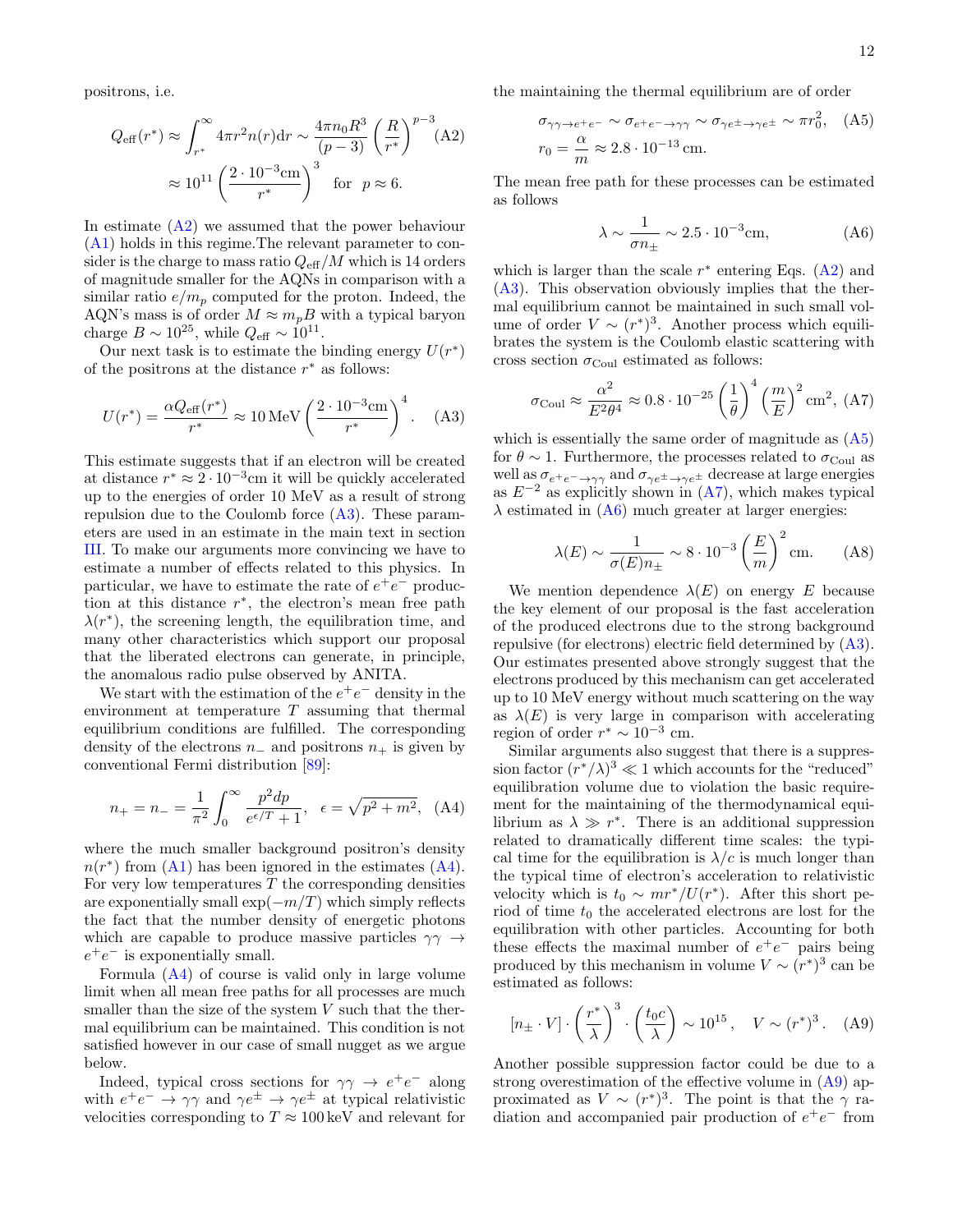this region becomes the dominant cooling mechanism<sup>[13](#page-12-7)</sup> only in vicinity where quark and antiquark from AQNs get annihilated, which is determined by small area  $\pi R^2$ . The equilibration time  $\lambda/c$  is too long to distribute this heat over entire volume  $V \sim (r^*)^3$  sufficiently quickly before the particles leave the system. Therefore, we expect an additional suppression factor in [\(A9\)](#page-11-6) which accounts for this effect:

$$
\left(\frac{R}{r^*}\right)^2 \sim 10^{-4} \,. \tag{A10}
$$

Accounting for this additional suppression further reduces the estimate  $(A9)$  for the maximal number of available electrons:

<span id="page-12-6"></span>
$$
N_{\text{max}} \sim \left[n_{\pm} \cdot V\right] \left(\frac{r^*}{\lambda}\right)^3 \left(\frac{t_0 c}{\lambda}\right) \left(\frac{R}{r^*}\right)^2 \sim 10^{11}. \tag{A11}
$$

In addition to these suppression factors, there is a number of many-body effects which may modify the estimate [\(A11\)](#page-12-6). For example, there is the Debye screening with the corresponding length  $\lambda_D$  being defined by the formula

$$
\lambda_D \approx \sqrt{\frac{T}{4\pi\alpha n(r,T)}} \quad , \tag{A12}
$$

where  $n(r, T)$  is the background positron density determined by  $(A1)$ .

The Debye screening normally applies to the situation when a single external charge  $q$  is inserted into the plasma. In this case the charge  $q$  will be screened on the scale  $\lambda_D$ , i.e  $q \exp(-r^*/\lambda_D)$ . There are few assumptions for the Debye screening to be operational. First of all the elementary processes responsible for the screening should be much faster than the typical time scales of a slowly moving external charge q. Secondly, the density of the external charges  $q$  must be much smaller than the density of the charged particles in surrounding plasma. Both assumptions are not justified in our case when we treat the produced electrons as the inserted external charges. The density  $(A4)$  of the  $e^+e^-$  pairs (which are treated as external charges) is also greater than background density  $(A1)$  at distance  $r^*$ . Therefore, we do not expect that the Debye screening is operational in the present circumstances, and we ignored it in our order of magnitude estimate [\(A11\)](#page-12-6).

One should also mention that the density of photons  $n_{\gamma}$  at this temperature T in this region is much higher than the density of  $e^+e^-$  pairs [\(A4\)](#page-11-2) by at least factor of  $\exp(m/T)$ . These photons with typical frequencies  $\omega \sim T$  may leave the system. In fact, they provide the dominant cooling mechanism in atmosphere as we already mentioned in the main text. However, we are not interested in the fate of these photons in the present work as they will be quickly absorbed on relatively short distances from the AQN's path.

All these arguments with numerous suppression factors entering [\(A11\)](#page-12-6), show a huge uncertainty in the estimates for effective number of electrons  $N$  which are capable to get accelerated to 10 MeV energies, leave the system, and consequently propagate for several kilometers, which is the mean free path in atmosphere for such energetic electrons. Therefore, in the main body of the text we treat the number of accelerated electrons at the moment when the AQN just crosses the earth surface and enters the atmosphere as free parameter  $N \ll N_{\text{max}}$ . Precise estimate is very hard to make as it is a prerogative of the non-equilibrium dynamics, the topic which is well beyond the scope of the present work.

One may wonder why we choose the key scale of the problem to be  $r^* \approx 10^{-3}$  cm and not much smaller or much greater than this scale. The answer is as follows. If we take much smaller scale, let us say one order of magnitude smaller than  $r^* \approx 10^{-3}$  cm, the typical number of particles  $N_{\text{max}}$  would be 4 orders of magnitude fewer than the estimate [\(A11\)](#page-12-6). On other hand if we take much greater scale, let us say few times larger than  $r^* \approx 10^{-3}$  cm we would get electric field [\(A3\)](#page-11-1) to be too weak to accelerate the particles to sufficiently high energies when they can leave the system without much re-scattering and eventual annihilation with surrounding positrons. In general one should expect that there will be entire spectrum of the accelerated particles in the range  $E \in (1-10^2)$  MeV which are capable to leave the system. However, for our qualitative studies we assume that the peak of this distribution is somewhere around the 10 MeV scale, i.e.

<span id="page-12-5"></span>
$$
\langle E \rangle \sim U(r^*) \sim 10 \text{ MeV}, \quad E \in (1 - 10^2) \text{ MeV}, \text{ (A13)}
$$

which is precisely the magnitude we used in all our estimates in the main body of the text.

<span id="page-12-0"></span>[1] P. W. Gorham et al. (ANITA), [Phys. Rev. Lett.](http://dx.doi.org/10.1103/PhysRevLett.117.071101) 117, [071101 \(2016\),](http://dx.doi.org/10.1103/PhysRevLett.117.071101) [arXiv:1603.05218 \[astro-ph.HE\].](http://arxiv.org/abs/1603.05218)

- <span id="page-12-2"></span>[2] P. W. Gorham et al. (ANITA), [Phys. Rev. Lett.](http://dx.doi.org/10.1103/PhysRevLett.121.161102) 121, [161102 \(2018\),](http://dx.doi.org/10.1103/PhysRevLett.121.161102) [arXiv:1803.05088 \[astro-ph.HE\].](http://arxiv.org/abs/1803.05088)
- <span id="page-12-1"></span>[3] P. W. Gorham et al. (ANITA), (2020), [arXiv:2008.05690](http://arxiv.org/abs/2008.05690) [\[astro-ph.HE\].](http://arxiv.org/abs/2008.05690)
- <span id="page-12-3"></span>[4] P. Motloch, J. Alvarez-Muñiz, P. Privitera, and E. Zas, Phys. Rev. D 95[, 043004 \(2017\),](http://dx.doi.org/10.1103/PhysRevD.95.043004) [arXiv:1606.07059 \[astro](http://arxiv.org/abs/1606.07059)[ph.HE\].](http://arxiv.org/abs/1606.07059)
- <span id="page-12-4"></span>[5] D. B. Fox, S. Sigurdsson, S. Shandera, P. Mészáros,

<span id="page-12-7"></span><sup>&</sup>lt;sup>13</sup> The dominant cooling mechanism for relatively low temperature T is determined by emission from electrosphere as discussed in [\[78\]](#page-14-14).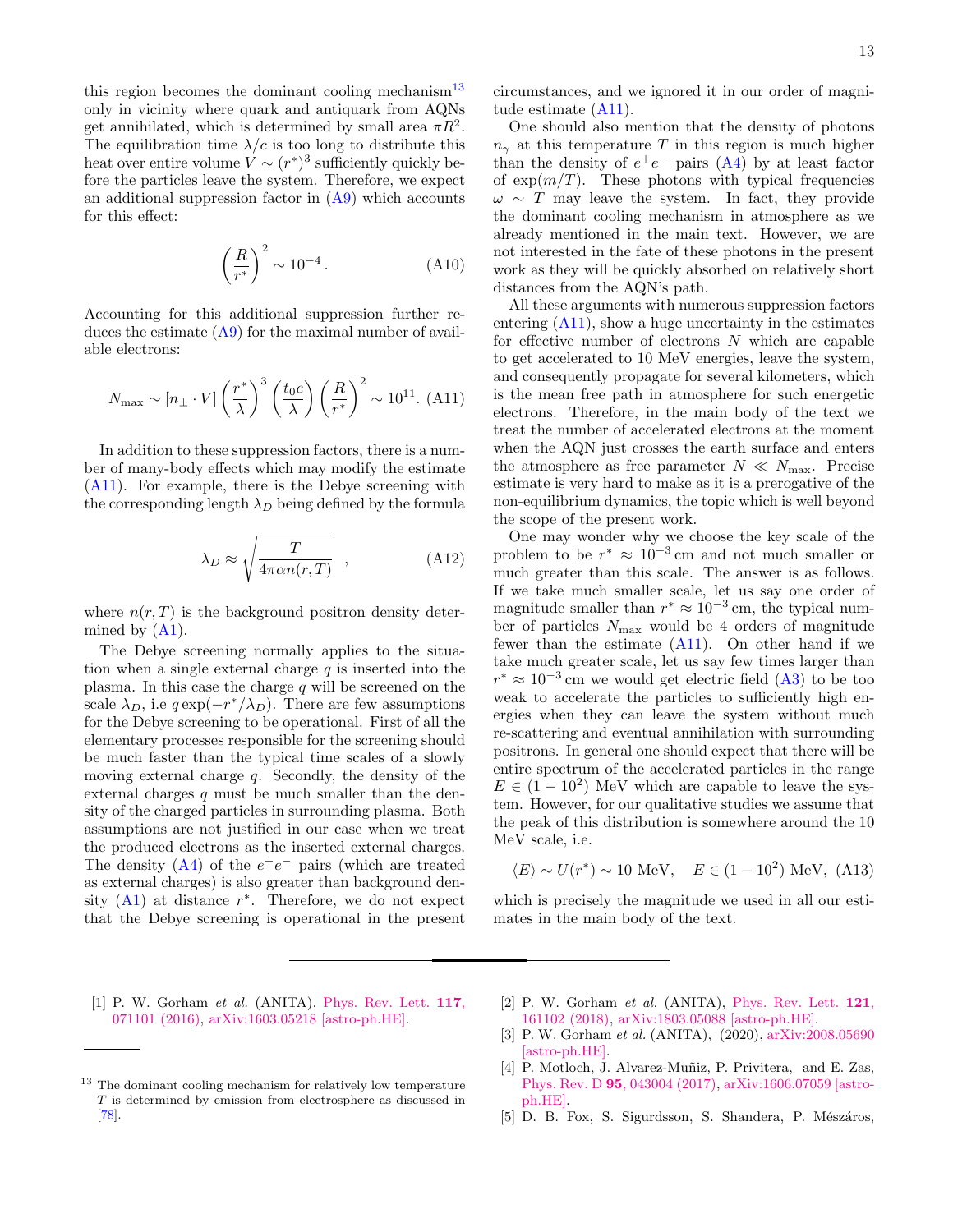K. Murase, M. Mostafá, and S. Coutu, (2018), [arXiv:1809.09615 \[astro-ph.HE\].](http://arxiv.org/abs/1809.09615)

- <span id="page-13-1"></span>[6] A. Romero-Wolf *et al.*, Phys. Rev. D **99**[, 063011 \(2019\),](http://dx.doi.org/10.1103/PhysRevD.99.063011) [arXiv:1811.07261 \[astro-ph.HE\].](http://arxiv.org/abs/1811.07261)
- <span id="page-13-6"></span>[7] B. Chauhan and S. Mohanty, [Phys. Rev. D](http://dx.doi.org/10.1103/PhysRevD.99.095018) 99, 095018 [\(2019\),](http://dx.doi.org/10.1103/PhysRevD.99.095018) [arXiv:1812.00919 \[hep-ph\].](http://arxiv.org/abs/1812.00919)
- <span id="page-13-3"></span>[8] P. Dasgupta and P. Jain, [Astropart. Phys.](http://dx.doi.org/10.1016/j.astropartphys.2020.102530) 128, 102530 [\(2021\),](http://dx.doi.org/10.1016/j.astropartphys.2020.102530) [arXiv:1811.00900 \[physics.class-ph\].](http://arxiv.org/abs/1811.00900)
- <span id="page-13-7"></span>[9] L. Heurtier, Y. Mambrini, and M. Pierre, [Phys. Rev. D](http://dx.doi.org/10.1103/PhysRevD.99.095014) 99[, 095014 \(2019\),](http://dx.doi.org/10.1103/PhysRevD.99.095014) [arXiv:1902.04584 \[hep-ph\].](http://arxiv.org/abs/1902.04584)
- <span id="page-13-2"></span>[10] K. D. de Vries and S. Prohira, [Phys. Rev. Lett.](http://dx.doi.org/10.1103/PhysRevLett.123.091102) 123, [091102 \(2019\),](http://dx.doi.org/10.1103/PhysRevLett.123.091102) [arXiv:1903.08750 \[astro-ph.HE\].](http://arxiv.org/abs/1903.08750)
- <span id="page-13-8"></span>[11] D. Hooper, S. Wegsman, C. Deaconu, and A. Vieregg, Phys. Rev. D 100[, 043019 \(2019\),](http://dx.doi.org/10.1103/PhysRevD.100.043019) [arXiv:1904.12865](http://arxiv.org/abs/1904.12865) [\[astro-ph.HE\].](http://arxiv.org/abs/1904.12865)
- <span id="page-13-12"></span>[12] J. M. Cline, C. Gross, and W. Xue, [Phys. Rev. D](http://dx.doi.org/ 10.1103/PhysRevD.100.015031) 100, [015031 \(2019\),](http://dx.doi.org/ 10.1103/PhysRevD.100.015031) [arXiv:1904.13396 \[hep-ph\].](http://arxiv.org/abs/1904.13396)
- <span id="page-13-4"></span>[13] I. M. Shoemaker, A. Kusenko, P. K. Munneke, A. Romero-Wolf, D. M. Schroeder, and M. J. Siegert, [Annals Glaciol.](http://dx.doi.org/ 10.1017/aog.2020.19) 61, 92 (2020), [arXiv:1905.02846 \[astro](http://arxiv.org/abs/1905.02846)[ph.HE\].](http://arxiv.org/abs/1905.02846)
- <span id="page-13-9"></span>[14] L. A. Anchordoqui et al., PoS ICRC2019[, 884 \(2020\),](http://dx.doi.org/10.22323/1.358.0884) [arXiv:1907.06308 \[hep-ph\].](http://arxiv.org/abs/1907.06308)
- <span id="page-13-5"></span>[15] D. Smith et al., (2020), [arXiv:2009.13010 \[astro-ph.HE\].](http://arxiv.org/abs/2009.13010)
- <span id="page-13-10"></span>[16] L. A. Anchordoqui, V. Barger, J. G. Learned, D. Marfatia, and T. J. Weiler, LHEP 1[, 13 \(2018\),](http://dx.doi.org/ 10.31526/LHEP.1.2018.03) [arXiv:1803.11554 \[hep-ph\].](http://arxiv.org/abs/1803.11554)
- [17] E. Dudas, T. Gherghetta, K. Kaneta, Y. Mambrini, and K. A. Olive, Phys. Rev. D 98[, 015030 \(2018\),](http://dx.doi.org/ 10.1103/PhysRevD.98.015030) [arXiv:1805.07342 \[hep-ph\].](http://arxiv.org/abs/1805.07342)
- <span id="page-13-31"></span>[18] G.-y. Huang, Phys. Rev. D 98[, 043019 \(2018\),](http://dx.doi.org/10.1103/PhysRevD.98.043019) [arXiv:1804.05362 \[hep-ph\].](http://arxiv.org/abs/1804.05362)
- [19] A. Connolly, P. Allison, and O. Banerjee, (2018), [arXiv:1807.08892 \[astro-ph.HE\].](http://arxiv.org/abs/1807.08892)
- [20] J. F. Cherry and I. M. Shoemaker, [Phys. Rev. D](http://dx.doi.org/10.1103/PhysRevD.99.063016) 99, [063016 \(2019\),](http://dx.doi.org/10.1103/PhysRevD.99.063016) [arXiv:1802.01611 \[hep-ph\].](http://arxiv.org/abs/1802.01611)
- [21] L. A. Anchordoqui and I. Antoniadis, [Phys. Lett. B](http://dx.doi.org/10.1016/j.physletb.2019.02.003) 790, [578 \(2019\),](http://dx.doi.org/10.1016/j.physletb.2019.02.003) [arXiv:1812.01520 \[hep-ph\].](http://arxiv.org/abs/1812.01520)
- [22] J. H. Collins, P. S. Bhupal Dev, and Y. Sui, [Phys. Rev.](http://dx.doi.org/10.1103/PhysRevD.99.043009) D 99[, 043009 \(2019\),](http://dx.doi.org/10.1103/PhysRevD.99.043009) [arXiv:1810.08479 \[hep-ph\].](http://arxiv.org/abs/1810.08479)
- [23] L. Heurtier, D. Kim, J.-C. Park, and S. Shin, [Phys. Rev.](http://dx.doi.org/ 10.1103/PhysRevD.100.055004) D 100[, 055004 \(2019\),](http://dx.doi.org/ 10.1103/PhysRevD.100.055004) [arXiv:1905.13223 \[hep-ph\].](http://arxiv.org/abs/1905.13223)
- [24] S. Chipman, R. Diesing, M. H. Reno, and I. Sarcevic, Phys. Rev. D 100[, 063011 \(2019\),](http://dx.doi.org/10.1103/PhysRevD.100.063011) [arXiv:1906.11736](http://arxiv.org/abs/1906.11736) [\[astro-ph.HE\].](http://arxiv.org/abs/1906.11736)
- [25] M. Abdullah, B. Dutta, S. Ghosh, and T. Li, [Phys. Rev.](http://dx.doi.org/ 10.1103/PhysRevD.100.115006) D 100[, 115006 \(2019\),](http://dx.doi.org/ 10.1103/PhysRevD.100.115006) [arXiv:1907.08109 \[hep-ph\].](http://arxiv.org/abs/1907.08109)
- [26] D. Borah, A. Dasgupta, U. K. Dey, and G. Tomar, [Phys.](http://dx.doi.org/10.1103/PhysRevD.101.075039) Rev. D 101[, 075039 \(2020\),](http://dx.doi.org/10.1103/PhysRevD.101.075039) [arXiv:1907.02740 \[hep-ph\].](http://arxiv.org/abs/1907.02740)
- [27] A. Esmaili and Y. Farzan, JCAP 12[, 017 \(2019\),](http://dx.doi.org/10.1088/1475-7516/2019/12/017) [arXiv:1909.07995 \[hep-ph\].](http://arxiv.org/abs/1909.07995)
- [28] I. Esteban, J. Lopez-Pavon, I. Martinez-Soler, and J. Salvado, [Eur. Phys. J. C](http://dx.doi.org/10.1140/epjc/s10052-020-7816-y) 80, 259 (2020), [arXiv:1905.10372](http://arxiv.org/abs/1905.10372) [\[hep-ph\].](http://arxiv.org/abs/1905.10372)
- <span id="page-13-11"></span>[29] W. Altmannshofer, P. S. B. Dev, A. Soni, and Y. Sui, Phys. Rev. D 102[, 015031 \(2020\),](http://dx.doi.org/ 10.1103/PhysRevD.102.015031) [arXiv:2002.12910 \[hep](http://arxiv.org/abs/2002.12910)[ph\].](http://arxiv.org/abs/2002.12910)
- <span id="page-13-0"></span>[30] M. G. Aartsen et al. (IceCube), [\(2020\), 10.3847/1538-](http://dx.doi.org/10.3847/1538-4357/ab791d) [4357/ab791d,](http://dx.doi.org/10.3847/1538-4357/ab791d) [arXiv:2001.01737 \[astro-ph.HE\].](http://arxiv.org/abs/2001.01737)
- <span id="page-13-13"></span>[31] A. R. Zhitnitsky, JCAP 10[, 010 \(2003\),](http://dx.doi.org/10.1088/1475-7516/2003/10/010) [hep-ph/0202161.](http://arxiv.org/abs/hep-ph/0202161)
- <span id="page-13-14"></span>[32] E. Witten, [Phys. Rev. D](http://dx.doi.org/10.1103/PhysRevD.30.272) **30**, 272 (1984).
- [33] E. Farhi and R. L. Jaffe, Phys. Rev. D 30[, 2379 \(1984\).](http://dx.doi.org/10.1103/PhysRevD.30.2379)
- <span id="page-13-15"></span>[34] A. De Rujula and S. L. Glashow, [Nature \(London\)](http://dx.doi.org/10.1038/312734a0) 312, [734 \(1984\).](http://dx.doi.org/10.1038/312734a0)
- <span id="page-13-16"></span>[35] J. Madsen, in [Hadrons in Dense Matter and Hadrosyn](http://dx.doi.org/10.1007/BFb0107314)[thesis](http://dx.doi.org/10.1007/BFb0107314), Lecture Notes in Physics, Berlin Springer Verlag, Vol. 516, edited by J. Cleymans, H. B. Geyer, and F. G. Scholtz (1999) p. 162, [astro-ph/9809032.](http://arxiv.org/abs/astro-ph/9809032)
- <span id="page-13-17"></span>[36] R. D. Peccei and H. R. Quinn, [Phys. Rev. D](http://dx.doi.org/10.1103/PhysRevD.16.1791) 16, 1791 [\(1977\).](http://dx.doi.org/10.1103/PhysRevD.16.1791)
- [37] S. Weinberg, [Phys. Rev. Lett.](http://dx.doi.org/10.1103/PhysRevLett.40.223) 40, 223 (1978).
- [38] F. Wilczek, [Phys. Rev. Lett.](http://dx.doi.org/10.1103/PhysRevLett.40.279) 40, 279 (1978).
- [39] J. E. Kim, [Phys. Rev. Lett.](http://dx.doi.org/10.1103/PhysRevLett.43.103) 43, 103 (1979).
- [40] M. A. Shifman, A. I. Vainshtein, and V. I. Zakharov, [Nucl. Phys. B](http://dx.doi.org/10.1016/0550-3213(80)90209-6) 166, 493 (1980).
- [41] M. Dine, W. Fischler, and M. Srednicki, [Phys. Lett. B](http://dx.doi.org/10.1016/0370-2693(81)90590-6) 104[, 199 \(1981\).](http://dx.doi.org/10.1016/0370-2693(81)90590-6)
- <span id="page-13-18"></span>[42] A. R. Zhitnitsky, Sov. J. Nucl. Phys. **31**, 260 (1980), [Yad. Fiz.31,497(1980)].
- <span id="page-13-19"></span>[43] K. Van Bibber and L. J. Rosenberg, [Physics Today](http://dx.doi.org/10.1063/1.2349730) 59, [30 \(2006\).](http://dx.doi.org/10.1063/1.2349730)
- [44] S. J. Asztalos, L. J. Rosenberg, K. van Bibber, P. Sikivie, and K. Zioutas, [Annual Review of Nuclear and Particle](http://dx.doi.org/10.1146/annurev.nucl.56.080805.140513) Science 56[, 293 \(2006\).](http://dx.doi.org/10.1146/annurev.nucl.56.080805.140513)
- [45] P. Sikivie, in Axions, Lecture Notes in Physics, Berlin Springer Verlag, Vol. 741, edited by M. Kuster, G. Raffelt, and B. Beltrán  $(2008)$  p. 19, [astro-ph/0610440.](http://arxiv.org/abs/astro-ph/0610440)
- [46] G. G. Raffelt, in Axions, Lecture Notes in Physics, Berlin Springer Verlag, Vol. 741, edited by M. Kuster, G. Raffelt, and B. Beltrán  $(2008)$  p. 51, [hep-ph/0611350.](http://arxiv.org/abs/hep-ph/0611350)
- [47] P. Sikivie, [International Journal of Modern Physics A](http://dx.doi.org/10.1142/S0217751X10048846) 25, [554 \(2010\),](http://dx.doi.org/10.1142/S0217751X10048846) [arXiv:0909.0949 \[hep-ph\].](http://arxiv.org/abs/0909.0949)
- [48] L. J. Rosenberg, [Proceedings of the National Academy](http://dx.doi.org/10.1073/pnas.1308788112) of Science 112[, 12278 \(2015\).](http://dx.doi.org/10.1073/pnas.1308788112)
- [49] D. J. E. Marsh, Phys. Rep. 643[, 1 \(2016\),](http://dx.doi.org/10.1016/j.physrep.2016.06.005) [arXiv:1510.07633.](http://arxiv.org/abs/1510.07633)
- [50] P. W. Graham, I. G. Irastorza, S. K. Lamoreaux, A. Lindner, and K. A. van Bibber, [Annual Review of Nuclear](http://dx.doi.org/10.1146/annurev-nucl-102014-022120) [and Particle Science](http://dx.doi.org/10.1146/annurev-nucl-102014-022120) 65, 485 (2015), [arXiv:1602.00039](http://arxiv.org/abs/1602.00039) [\[hep-ex\].](http://arxiv.org/abs/1602.00039)
- <span id="page-13-20"></span>[51] I. G. Irastorza and J. Redondo, [Prog. Part. Nucl. Phys.](http://dx.doi.org/10.1016/j.ppnp.2018.05.003) 102[, 89 \(2018\),](http://dx.doi.org/10.1016/j.ppnp.2018.05.003) [arXiv:1801.08127 \[hep-ph\].](http://arxiv.org/abs/1801.08127)
- <span id="page-13-21"></span>[52] X. Liang and A. Zhitnitsky, [Phys. Rev. D](http://dx.doi.org/10.1103/PhysRevD.94.083502) 94, 083502 [\(2016\),](http://dx.doi.org/10.1103/PhysRevD.94.083502) [arXiv:1606.00435 \[hep-ph\].](http://arxiv.org/abs/1606.00435)
- [53] S. Ge, X. Liang, and A. Zhitnitsky, [Phys. Rev. D](http://dx.doi.org/10.1103/PhysRevD.96.063514)  $96$ , [063514 \(2017\),](http://dx.doi.org/10.1103/PhysRevD.96.063514) [arXiv:1702.04354 \[hep-ph\].](http://arxiv.org/abs/1702.04354)
- [54] S. Ge, X. Liang, and A. Zhitnitsky, [Phys. Rev. D](http://dx.doi.org/10.1103/PhysRevD.97.043008) **97**, [043008 \(2018\),](http://dx.doi.org/10.1103/PhysRevD.97.043008) [arXiv:1711.06271 \[hep-ph\].](http://arxiv.org/abs/1711.06271)
- <span id="page-13-22"></span>[55] S. Ge, K. Lawson, and A. Zhitnitsky, [Phys. Rev. D](http://dx.doi.org/10.1103/PhysRevD.99.116017) **99**. [116017 \(2019\),](http://dx.doi.org/10.1103/PhysRevD.99.116017) [arXiv:1903.05090 \[hep-ph\].](http://arxiv.org/abs/1903.05090)
- <span id="page-13-25"></span>[56] E. N. Parker, [Astrophys. J.](http://dx.doi.org/10.1086/166485) 330, 474 (1988).
- <span id="page-13-26"></span>[57] S. Mondal, D. Oberoi, and A. Mohan, [Astrophys. J.](http://dx.doi.org/10.3847/2041-8213/ab8817) 895, [L39 \(2020\).](http://dx.doi.org/10.3847/2041-8213/ab8817)
- <span id="page-13-23"></span>[58] A. Zhitnitsky, JCAP 10[, 050 \(2017\),](http://dx.doi.org/10.1088/1475-7516/2017/10/050) [arXiv:1707.03400](http://arxiv.org/abs/1707.03400) [\[astro-ph.SR\].](http://arxiv.org/abs/1707.03400)
- <span id="page-13-27"></span>[59] N. Raza, L. van Waerbeke, and A. Zhitnitsky, [Phys. Rev.](http://dx.doi.org/10.1103/PhysRevD.98.103527) D 98[, 103527 \(2018\),](http://dx.doi.org/10.1103/PhysRevD.98.103527) [arXiv:1805.01897 \[astro-ph.SR\].](http://arxiv.org/abs/1805.01897)
- <span id="page-13-24"></span>[60] S. Ge, M. S. R. Siddiqui, L. Van Waerbeke, and A. Zhitnitsky, Phys. Rev. D 102[, 123021 \(2020\),](http://dx.doi.org/10.1103/PhysRevD.102.123021) [arXiv:2009.00004 \[astro-ph.HE\].](http://arxiv.org/abs/2009.00004)
- <span id="page-13-30"></span>[61] D. M. Jacobs, G. D. Starkman, and B. W. Lynn, [Mon.](http://dx.doi.org/10.1093/mnras/stv774) [Not. Roy. Astron. Soc.](http://dx.doi.org/10.1093/mnras/stv774) 450, 3418 (2015), [arXiv:1410.2236](http://arxiv.org/abs/1410.2236) [\[astro-ph.CO\].](http://arxiv.org/abs/1410.2236)
- <span id="page-13-28"></span>[62] K. Lawson, X. Liang, A. Mead, M. S. R. Siddiqui, L. Van Waerbeke, and A. Zhitnitsky, [Phys. Rev. D](http://dx.doi.org/ 10.1103/PhysRevD.100.043531) 100, [043531 \(2019\),](http://dx.doi.org/ 10.1103/PhysRevD.100.043531) [arXiv:1905.00022 \[astro-ph.CO\].](http://arxiv.org/abs/1905.00022)
- <span id="page-13-29"></span>[63] P. W. Gorham, Phys. Rev. D **86**[, 123005 \(2012\),](http://dx.doi.org/10.1103/PhysRevD.86.123005) [arXiv:1208.3697 \[astro-ph.CO\].](http://arxiv.org/abs/1208.3697)